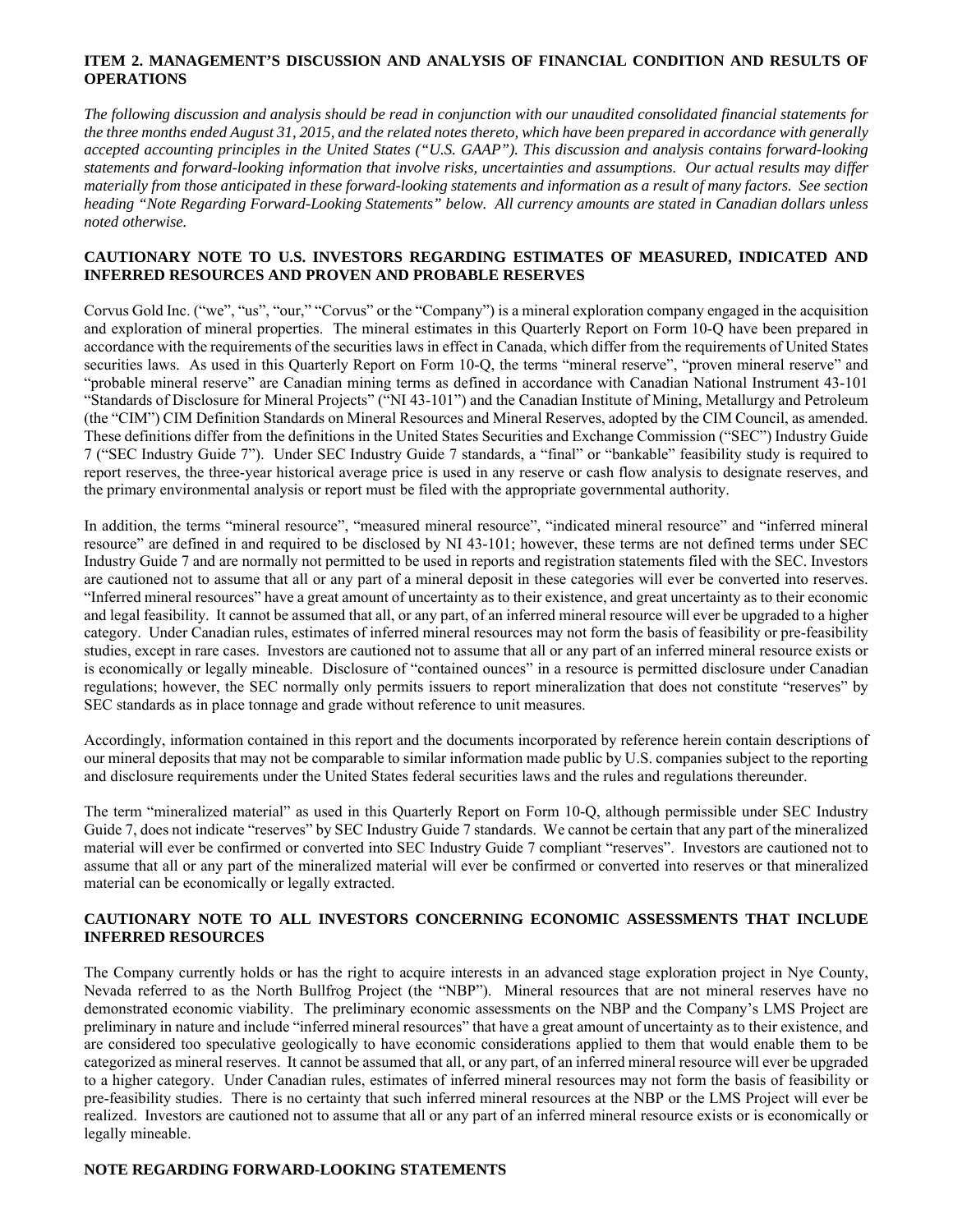This Quarterly Report on Form 10-Q and the exhibits attached hereto contain "forward-looking statements" within the meaning of the United States Private Securities Litigation Reform Act of 1995, as amended, and "forward-looking information" within the meaning of applicable Canadian securities legislation, collectively "forward-looking statements". Such forward-looking statements concern our anticipated results and developments in the operations of the Company in future periods, planned exploration activities, the adequacy of the Company's financial resources and other events or conditions that may occur in the future. Forward-looking statements are frequently, but not always, identified by words such as "expects," "anticipates," "believes," "intends," "estimates," "potential," "possible" and similar expressions, or statements that events, conditions or results "will," "may," "could" or "should" (or the negative and grammatical variations of any of these terms) occur or be achieved. These forward looking statements may include, but are not limited to, statements concerning:

- the Company's strategies and objectives, both generally and in respect of its specific mineral properties;
- the timing of decisions regarding the timing and costs of exploration programs with respect to, and the issuance of the necessary permits and authorizations required for, the Company's exploration programs, including for the NBP;
- the Company's estimates of the quality and quantity of the mineral resources at its mineral properties;
- the timing and cost of planned exploration programs of the Company and its joint venture partners (as applicable), and the timing of the receipt of results therefrom;
- the Company's future cash requirements;
- general business and economic conditions;
- the Company's ability to meet its financial obligations as they come due, and to be able to raise the necessary funds to continue operations;
- the Company's expectation that its joint venture partners will contribute the required expenditures, and make the required payments and share issuances (if applicable) as necessary to earn an interest in certain of the Company's mineral properties in accordance with existing option/joint venture agreements;
- the Company's expectation that it will be able to add additional mineral projects of merit to its assets;
- the potential for the existence or location of additional high-grade veins at the NBP;
- the potential to expand the high grade gold and silver at the Yellowjacket target, and the potential to expand the higher grade bulk tonnage at the Sierra Blanca target, at the NBP;
- the potential for any delineation of higher grade mineralization at the NBP;
- the potential for there to be one or more additional vein zone(s) to the west and northeast of the current Yellowjacket high grade zone;
- the potential discovery and delineation of mineral deposits/resources/reserves and any expansion thereof beyond the current estimate;
- the potential for the NBP mineralization system to continue to grow and/or to develop into a major new higher-grade, bulk tonnage, Nevada gold discovery; and
- the Company's expectation that it will be able to build itself into a non-operator gold producer with significant carried interests and royalty exposure.

Such forward-looking statements reflect the Company's current views with respect to future events and are subject to certain known and unknown risks, uncertainties and assumptions. Many factors could cause actual results, performance or achievements to be materially different from any future results, performance or achievements that may be expressed or implied by such forward-looking statements, including, among others, risks related to:

- to our requirement of significant additional capital;
- to our limited operating history;
- to our history of losses;
- to cost increases for our exploration and, if warranted, development projects;
- to our properties being in the exploration stage;
- to mineral exploration and production activities;
- to our lack of mineral production from our properties;
- to estimates of mineral resources;
- to changes in mineral resource estimates;
- to differences in United States and Canadian mineral reserve and mineral resource reporting;
- to our exploration activities being unsuccessful;
- to fluctuations in gold, silver and other metal prices;
- to our ability to obtain permits and licenses for production;
- government and environmental regulations that may increase our costs of doing business or restrict our operations;
- proposed legislation that may significantly affect the mining industry;
- land reclamation requirements;
- competition in the mining industry;
- equipment and supply shortages;
- current and future joint ventures and partnerships;
- our ability to attract qualified management;
- the ability to enforce judgment against certain of our Directors;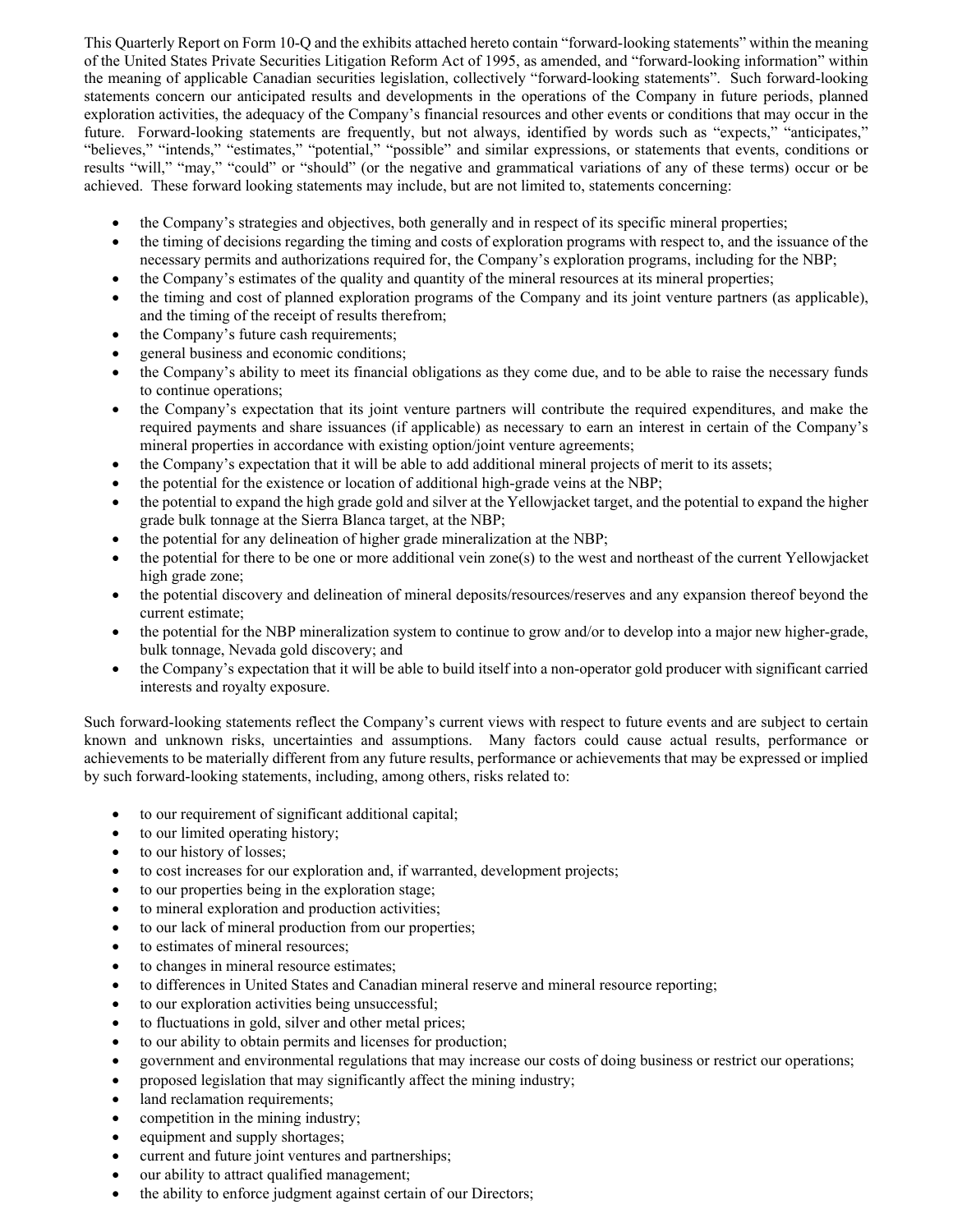- currency fluctuations;
- claims on the title to our properties;
- surface access on our properties;
- potential future litigation;
- our lack of insurance covering all our operations;
- our status as a "passive foreign investment company" under US federal tax code; and
- the Common Shares.

Should one or more of these risks or uncertainties materialize, or should underlying assumptions prove incorrect, actual results may vary materially from those described herein. This list is not exhaustive of the factors that may affect any of the Company's forward-looking statements. Forward-looking statements are statements about the future and are inherently uncertain, and actual achievements of the Company or other future events or conditions may differ materially from those reflected in the forward-looking statements due to a variety of risks, uncertainties and other factors, including without limitation those discussed in Part I, Item 1A, Risk Factors, of our Annual Report on Form 10-K, as filed with the SEC on August 26, 2015, which are incorporated herein by reference, as well as other factors described elsewhere in this report and the Company's other reports filed with the SEC.

The Company's forward-looking statements contained in this Quarterly Report on Form 10-Q are based on the beliefs, expectations and opinions of management as of the date of this report. The Company does not assume any obligation to update forward-looking statements if circumstances or management's beliefs, expectations or opinions should change, except as required by law. For the reasons set forth above, investors should not attribute undue certainty to or place undue reliance on forward-looking statements.

## **Current Business Activities**

# **General**

The Company's material mineral property is the NBP, an advanced exploration stage project in Nevada which has a number of high-priority, bulk tonnage and high-grade vein targets (held through Corvus Gold Nevada Inc. ("Corvus Nevada"), a Nevada subsidiary). In addition, the Company holds a 100% interest in two early stage projects in Alaska (Chisna and LMS) through its Alaskan subsidiary, Raven Gold Alaska Inc. ("Raven Gold").

The primary focus of the Company will be to leverage its exploration expertise to expand its existing deposits and discover major new gold deposits. Other than with respect to the ongoing exploration of the NBP, the Company's strategy is to leverage its other non-core assets by monetizing them for cash payments and maintaining a retained royalty and or carried interest for future value streams. To meet this objective, the Company has completed the sale of its West Pogo property and its surrounding regional database for cash payments to the Company and a retained royalty. In addition, the Company is looking to sell its LMS and Chisna projects under similar terms.

Highlights of activities during the period and to the date of this MD&A include:

- NBP Exploration: The 2015 drilling campaign started in April and will continue until December of 2015. The 2015 drilling program is focused on assessing the expansion potential of the high-grade Yellowjacket deposit and surrounding vein systems as well as assessing the potential for discovery of new high-grade systems throughout the North Bullfrog District.
- Initial drilling in the new East Bullfrog area has discovered low-grade gold and silver mineralization in the Alunite Hill target area and a number of new targets have been developed from the recent large soil survey of the area. These targets as well at others will be drill tested this year.
- On July 29, 2015, the West Pogo property in Alaska and the surrounding Goodpaster database has been sold to Millrock Resources Inc. for a cash payment of USD \$120,000 and an overriding royalty interest in the West Pogo property and on new claims staked within a large surrounding Area of Interest.
- On September 1, 2015, the Company closed a non-brokered private placement equity financing with Resource Capital Fund and issued 4,255,320 common shares at a price of \$0.47 per share for gross proceeds of \$2,000,000. The funding will be used to continue exploration on the NBP and for general corporate costs.
- On September 9, 2015, the Company granted incentive stock options to consultants and employees of the Company to purchase 640,000 common shares in the share capital of the Company. The options are exercisable on or before September 9, 2020 at a price of \$0.46 per share. The options will vest as to 33.3% on September 9, 2015, 33.3% on September 9, 2016, and 33.4% on September 9, 2017.
- Chisna Project in Alaska has been reduced to the core claims' covering the Grubstake copper-gold porphyry system. The remaining Chisna claims and the surrounding regions geologic database are being offered for sale.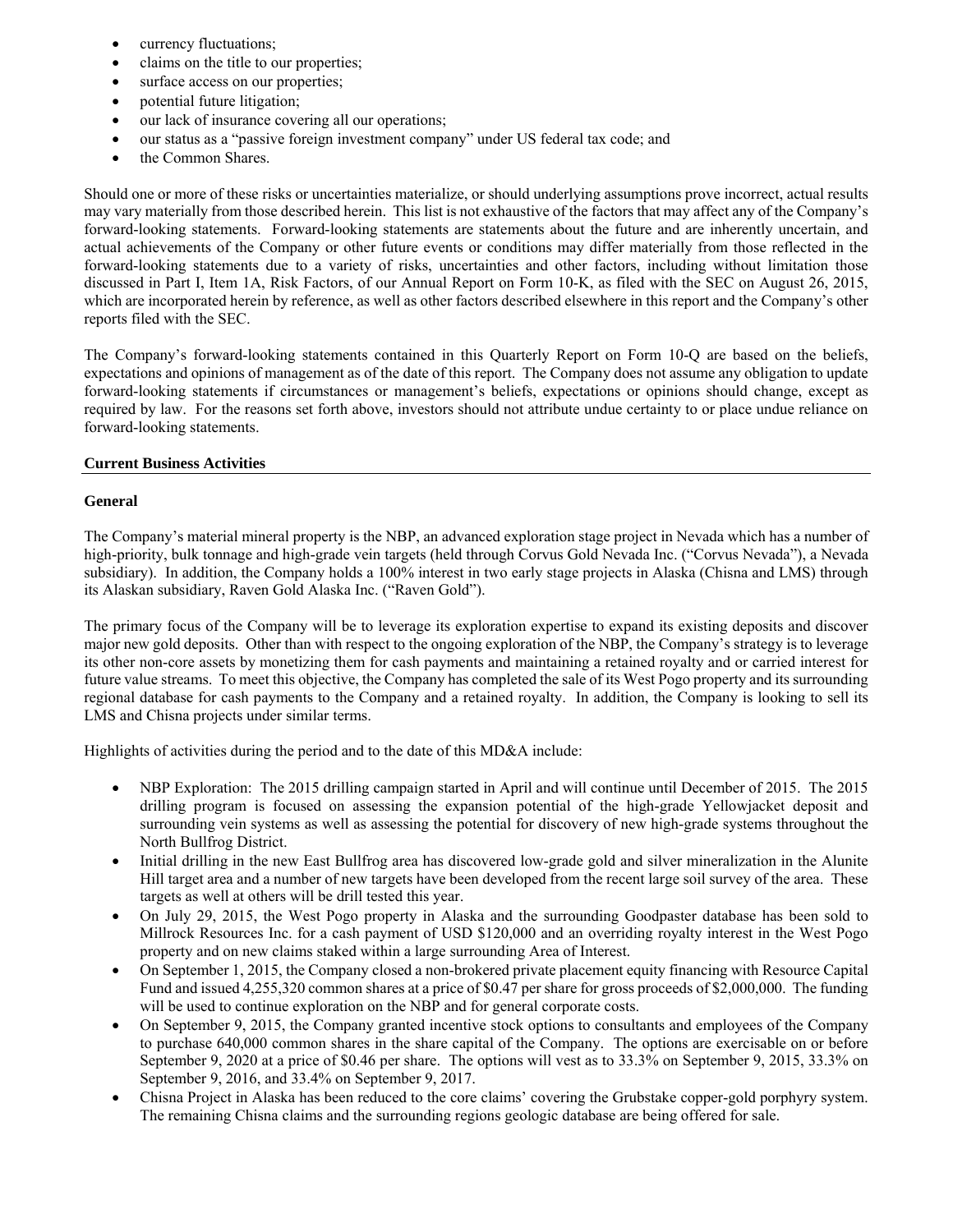## **Corporate Financing Activities**

On September 1, 2015, Corvus Gold Inc. closed a \$2,000,000 non-brokered private placement at \$0.47. Under the terms of the agreement, the Company issued 4,255,320 common shares with no warrant and a 6 month hold period on the stock. With the completion of this financing, Resource Capital Fund joins the growing list of other major long-company, long-gold Corvus Gold shareholders.

# **Nevada Property**

# *North Bullfrog Project*

Our principal mineral property is the NBP, a gold exploration project located in northwestern Nye County, Nevada, in the Northern Bullfrog Hills about 15 km north of the town of Beatty. The NBP does not have any known proven or probable reserves under SEC Industry Guide 7 and the project is exploratory in nature. The below information is in part summarized or extracted from our NI 43-101 technical report entitled "Technical Report and Preliminary Economic Assessment for Combined Mill and Heap Leach Processing at the North Bullfrog Project Bullfrog Mining District, Nye County, Nevada" with an effective date of June 16, 2015 (the "Technical Report"), which was prepared for us by Scott W. Wilson, CPG, SME-RM, of Metal Mining Consultants, Inc., Stephen Batman, SME-RM of SBB Mining Solutions, LLC, Herbert Osborne, Metallurgical Eng., SME-RM, of H. C. Osborne and Associates., and William J. Pennstrom, Jr., SME-RM of Pennstrom Consulting Inc.

The NBP is located in the Bullfrog Hills of northwestern Nye County, Nevada (Figure 1). The NBP covers about 7,223 hectares of patented and unpatented mining claims in Sections 20, 21, 25, 26, 27, 28, 29, 32, 33, 34, 35, and 36 of T10S, R46E; sections 1, 2, 11, 12, 13, and 14 of T11S, R46E; section 31 of T10S, R47E; and sections 6, 9, 15, 16, and 17 T11S, R47E, MDBM. We have a total of nine option/lease agreements in place that give us control of an aggregate of 51 patented lode mining claims (Figure 2).



*Figure 1. Property Map showing the Location of the North Bullfrog Project.*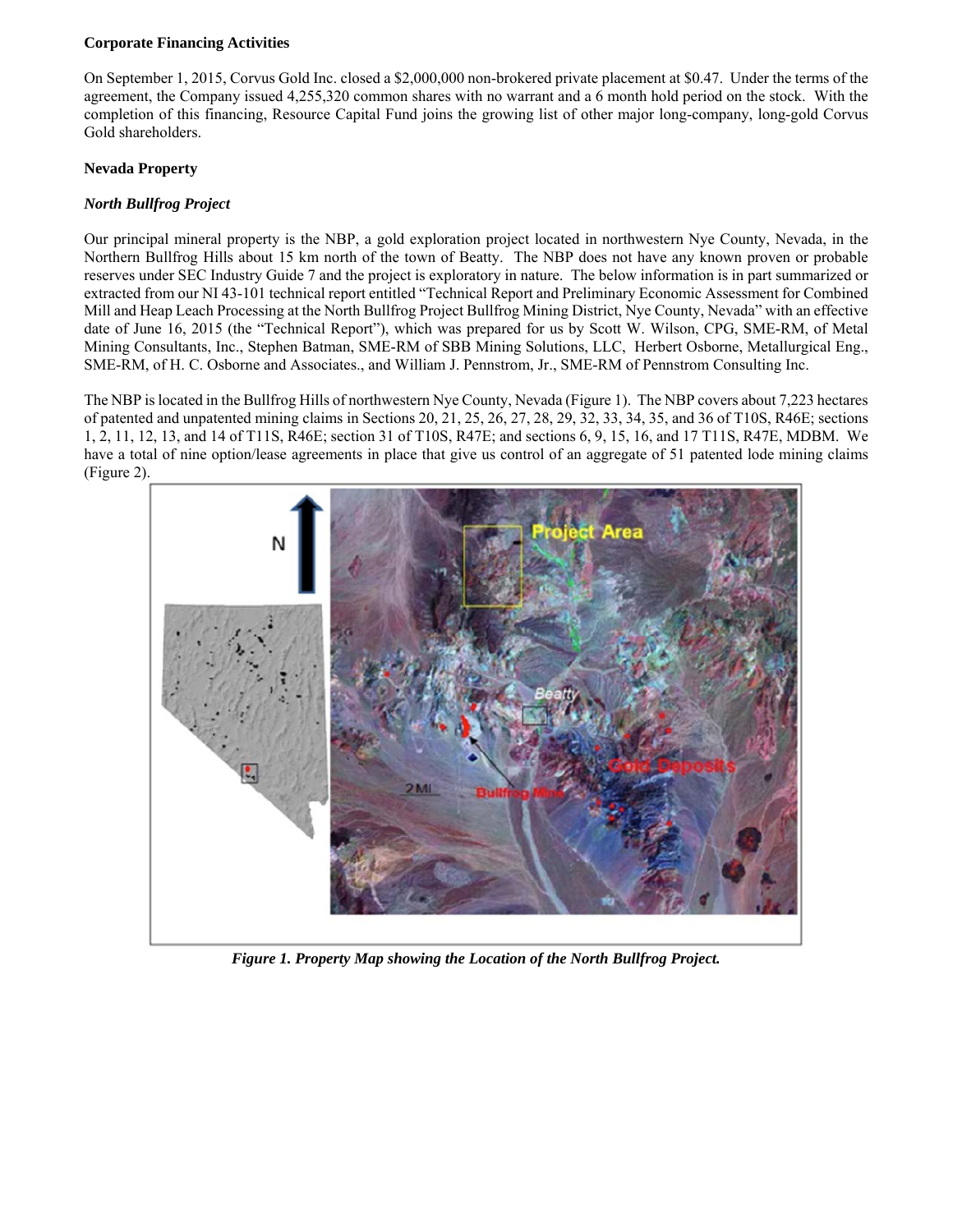

*Figure 2. Property Map of the North Bullfrog Project, Blue outline shows the NBP boundary and red areas are the Leased Private Land (UTm NAD 27 Zone 11).* 

# YellowJacket Exploration Work

## *2014 YellowJacket Drilling Program*

In 2014, Corvus drilled 48 oriented core holes totaling 12,636 metres (41,456 feet). These included 36 HQ3 holes, and 12 PQ3 holes for metallurgical samples. The 2014 program was focused on resource definition and metallurgical sampling of the YellowJacket Vein and Stockwork system. Two additional channel sample profiles were completed along new roadcuts totaling 181 metres (595 feet). The 2014 drill results have been incorporated into the revised estimates of mineralized volumes in the Sierra Blanca Disseminated and the YellowJacket Vein-Stockwork zones reported in the NI 43-101 Technical Report with an effective date of June 16, 2015. Figure 3 shows a geologic map of the Josh Vein structure and location of drill holes.

The YellowJacket vein mineralization, illustrated by the cross section in Figure 4, is structurally-controlled and occurs in distinct quartz veins and stockwork zones, as opposed to the more typical disseminated mineralization at the NBP. Significant intercepts from YellowJacket drilling between June and the end of November, 2014 are listed in Table 1 to illustrate the distribution of veins and vein stockworks encountered in this structurally controlled mineralization.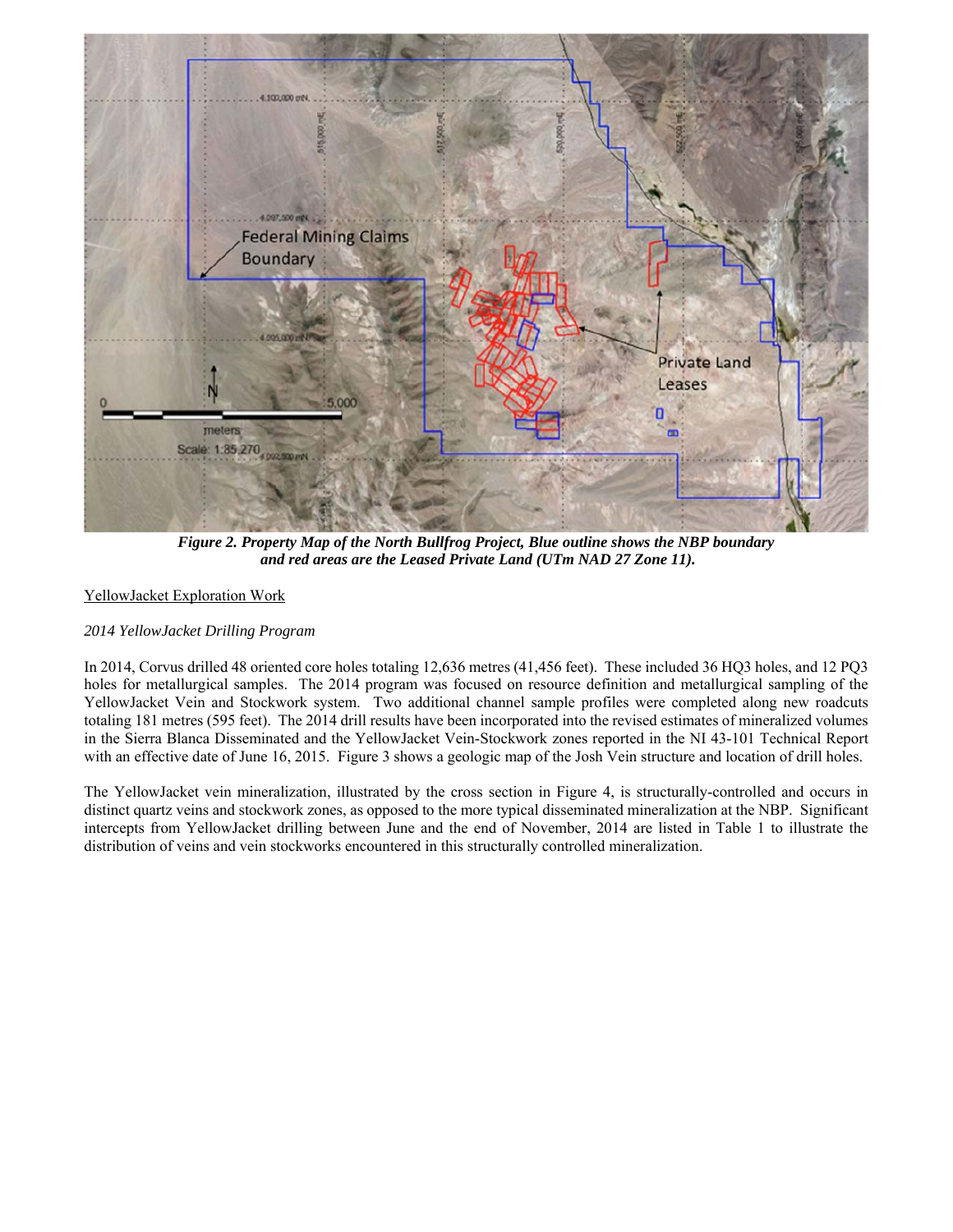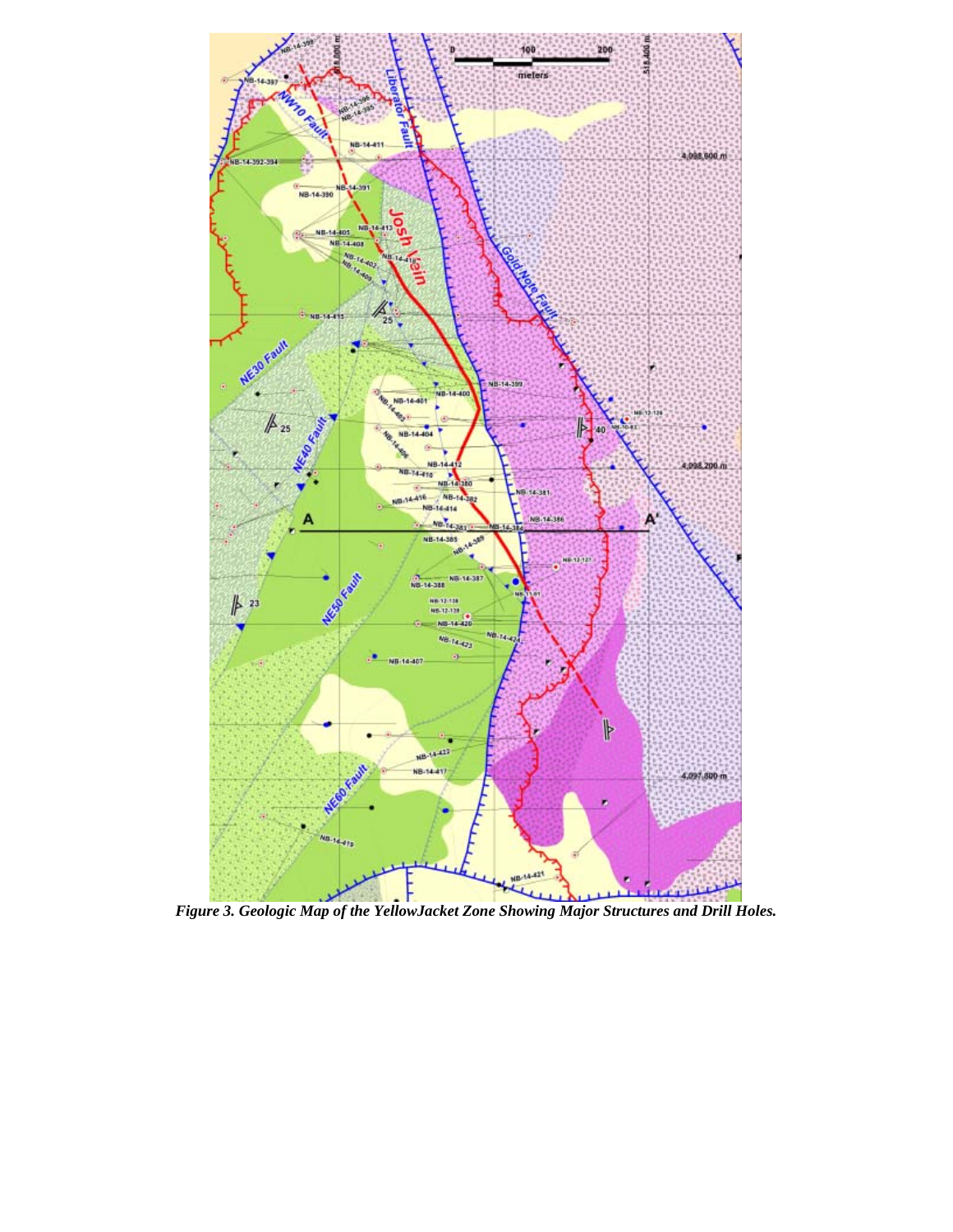*Table 1: Significant 2014 Drill Intercepts from the YellowJacket Structural Zone Showing the Distribution of Higher Grade Mineralization in Structurally Related Quartz Vein and Stockwork Intervals.* 

| <b>Hole ID and Orientation</b>      | From<br>(m)    | To<br>(m)      | <b>Interval</b><br>(m) | Gold<br>(g/t)  | <b>Silver</b><br>(g/t) | <b>Comments</b>                                     |
|-------------------------------------|----------------|----------------|------------------------|----------------|------------------------|-----------------------------------------------------|
|                                     | 98.0           | 116.4          | 18.4                   | 0.14           | 0.93                   | Disseminated                                        |
| NB-14-377                           | 116.4          | 122.5          | 6.1                    | 0.81           | 1.86                   | HW Peripheral                                       |
|                                     | 122.5          | 130.0          | 7.5                    | 3.16           | 7.99                   | <b>HW Stockwork</b>                                 |
|                                     | 130.0          | 133.7          | 3.7                    | 1.80           | 19.2                   | Josh Vein                                           |
| Az. 90                              | 133.7          | 143.9          | 17.3<br>10.1           | 2.04<br>0.41   | 8.23<br>5.20           | <b>Vein + HW Stockwork</b><br><b>FW Stockwork</b>   |
| Incl. $-80$                         | 143.9          | 152.4          | 8.5                    | 0.32           | 5.50                   | FW Peripheral                                       |
|                                     | 73.2           | 74.2           | 1.0                    | 1.23           | 9.60                   | Isolated Vein                                       |
|                                     | 82.2           | 83.4           | 1.2                    | 0.57           | 11.0                   | <b>JV HW Stockwork</b>                              |
| NB-14-378                           | 83.4           | 92.6           | 9.2                    | 18.0           | 260                    | <b>Josh Vein</b>                                    |
|                                     | 92.6           | 97.9           | 5.3                    | 0.15           | 2.74                   | JV FW Stockwork                                     |
|                                     | 97.9           | 105.6          | 7.7                    | 0.31           | 1.92                   | JV FW Peripheral                                    |
|                                     | 107.1<br>25.2  | 124.7<br>29.3  | 17.5<br>4.1            | 0.23<br>0.16   | 0.89<br>0.94           | JV HW Peripheral<br>JV HW Peripheral                |
| NB-14-379                           | 29.3           | 32.3           | 3.1                    | 0.34           | 2.32                   | <b>JV HW Stockwork</b>                              |
|                                     | 32.3           | 33.5           | 1.1                    | 2.35           | 7.77                   | <b>Josh Vein</b>                                    |
|                                     | 33.5           | 38.0           | 4.6                    | 0.21           | 5.71                   | JV FW Stockwork                                     |
| Az. 90                              | 80.9           | 81.1           | 0.2                    | 0.05           | 57.5                   | <b>Isolated Vein</b>                                |
| Incl. $-45$                         | 126.6          | 129.1          | 2.5                    | 0.53           | 1.09                   | <b>Isolated Vein</b>                                |
|                                     | 46.3           | 51.4<br>54.9   | 5.1                    | 0.43           | 4.9                    | NE50 HW Stockwork                                   |
|                                     | 51.4<br>54.9   | 63.0           | 3.6<br>8.0             | 4.19<br>0.31   | 149.8<br>10.0          | <b>NE50</b><br><b>NE50 FW Stockwork</b>             |
|                                     |                |                | 16.7                   | 1.18           | 38.4                   | NE50 + Stockwork                                    |
|                                     | 80.0           | 85.3           | 5.3                    | 0.41           | 2.8                    | <b>JV HW Stockwork</b>                              |
| <b>NB-14-380</b>                    | 85.3           | 90.0           | 4.8                    | 13.81          | 243.3                  | <b>Josh Vein</b>                                    |
| Az 90; Incl -70                     | 90.0           | 92.7           | 2.7                    | 1.04           | 4.8                    | JV FWStockwork                                      |
|                                     |                |                | 12.7                   | 5.57           | 93.5                   | <b>Josh Vein + Stockwork</b>                        |
|                                     | 113.2<br>120.2 | 114.9<br>157.4 | 1.7<br>37.2            | 0.88<br>0.34   | 1.9<br>1.0             | Disseminated                                        |
|                                     | 157.4          | 165.6          | 8.2                    | 0.70           | 1.1                    | Disseminated                                        |
| <b>NB-14-381</b>                    | 108.1          | 113.9          | 5.9                    | 0.29           | 4.4                    | Disseminated                                        |
| Az 90; Incl -45                     | 119.1          | 122.8          | 3.7                    | 0.51           | 10.0                   | Disseminated                                        |
|                                     | 97.5           | 104.0          | 6.5                    | 0.25           | 1.4                    | JV HW Stockwork                                     |
|                                     | 104.0          | 108.7          | 4.7                    | 4.62           | 33.9                   | Josh Vein                                           |
|                                     | 108.7          | 116.1          | 7.4                    | 1.05           | 1.5                    | JV FWStockwork                                      |
| NB-14-382                           |                |                | 18.6                   | 1.67           | 9.6<br>2.3             | JoshVein + Stockwork                                |
| Az 90; Incl -80<br><b>Including</b> | 116.1<br>127.2 | 159.1<br>127.7 | 43.0<br>0.5            | 2.56<br>181.50 | 94.0                   | <b>WV FWPeriph</b><br><b>Single vein</b>            |
|                                     | 167.7          | 170.5          | 2.7                    | 0.11           | 141.6                  | High Silver Fault Gouge                             |
|                                     | 172.5          | 199.1          | 26.6                   | 0.50           | 1.1                    | Disseminated                                        |
|                                     | 124.4          | 129.1          | 4.7                    | 0.55           | 2.2                    | Disseminated                                        |
|                                     | 138.1          | 150.3          | 12.2                   | 0.52           | 1.6                    | JV HW Periph                                        |
|                                     | 150.3          | 160.1          | 9.9                    | 0.86           | 8.0                    | JV HW Stockwork                                     |
| <b>NB-14-383</b>                    | 160.1<br>164.9 | 164.9<br>192.5 | 4.7<br>27.6            | 0.40<br>0.43   | 4.0<br>1.6             | <b>Josh Vein</b><br><b>JV FW Stockwork</b>          |
| Az 90: Incl -80                     |                |                | 42.2                   | 0.52           | 3.4                    | JoshVein + Stockwork                                |
|                                     | 103.5          | 114.4          | 10.9                   | 0.58           | 5.6                    | JV HW Stockwork                                     |
| NB-14-384                           | 114.4          | 128.0          | 13.6                   | 6.13           | 83                     | <b>Josh Vein</b>                                    |
| <b>Including</b>                    | 114.4          | 118.9          | 4.5                    | 16.7           | 150                    |                                                     |
|                                     | 128.0          | 134.8          | 6.8                    | 0.37           | 1.3                    | JV FW Stockwork                                     |
| Az 90 Incl -55                      | 152.3          | 165.5          | 31.3<br>13.2           | 2.95<br>0.58   | 0.8<br>1.1             | <b>Josh Vein + Stockwork</b><br>FW Veining          |
|                                     | 224.8          | 234.1          | 9.3                    | 0.46           | 0.8                    | Ended in Min                                        |
|                                     | 133.5          | 162.3          | 28.8                   | 0.59           | 2.6                    | JV HWPeriph                                         |
| Including                           | 138.1          | 151.8          | 13.7                   | 0.77           | 2.9                    |                                                     |
|                                     | 175.7          | 177.7          | 2.0                    | 0.61           | 2.3                    | <b>JV HW Stockwork</b>                              |
| NB-14-385                           | 177.7          | 183.4          | 5.7                    | 2.10           | 3.9                    | <b>Josh Vein</b>                                    |
|                                     | 183.4          | 195.6          | 12.2                   | 0.35           | 4.3                    | <b>JV FW Stockwork</b>                              |
| Az 90 Incl -78                      | 61.0           | 64.2           | 19.9                   | 0.88<br>9.43   | 4.0                    | <b>Josh Vein + Stockwork</b><br><b>A Fault Vein</b> |
| NB-14-386                           | 89.5           | 103.9          | 3.2<br>14.4            | 1.53           | 87<br>10               | <b>Josh Vein</b>                                    |
| <b>Including</b>                    | 92.2           | 95.7           | 3.5                    | 2.86           | 28                     |                                                     |
|                                     | 103.9          | 123.3          | 19.4                   | 1.49           | 4.0                    | JV FW Stockwork                                     |
|                                     |                |                | 33.8                   | 1.51           | 6.6                    | <b>Josh Vein + Stockwork</b>                        |
| Az 90 Incl -45                      | 130.9          | 173.1          | 42.3                   | 0.65           | 3.0                    | EZ Stockwork02                                      |
|                                     | 176.7          | 220.6          | 44.0                   | 0.48           | 1.5                    | EZ Stockwork01b                                     |
|                                     | 153.3          | 170.2          | 17.0                   | 0.82           | 4.4                    | JV HW Stockwork                                     |
| NB-14-387                           | 170.2<br>173.6 | 173.6<br>181.1 | 3.3<br>7.5             | 1.85<br>0.98   | 13.8<br>6.4            | <b>Josh Vein</b><br>JV FW Stockwork                 |
| $Az\,90$ incl -63                   |                |                | 27.8                   | 1.0            | 6.1                    | <b>Josh Vein + Stockwork</b>                        |
|                                     | 142.0          | 153.2          | 11.2                   | 1.1            | 4.8                    | JV HW Stockwork                                     |
| NB-14-389                           | 153.2          | 161.7          | 8.5                    | 6.1            | 33.6                   | <b>Josh Vein</b>                                    |
|                                     | 161.7          | 166.6          | 4.9                    | 1.0            | 1.8                    | JV FW Stockwork                                     |
| Az 58 incl -57                      |                |                | 24.6                   | 2.8            | 14.1                   | Josh Vein + Stockwork                               |
|                                     | 130.8          | 147.0          | 16.2                   | 0.58           | 1.72                   | Disseminated                                        |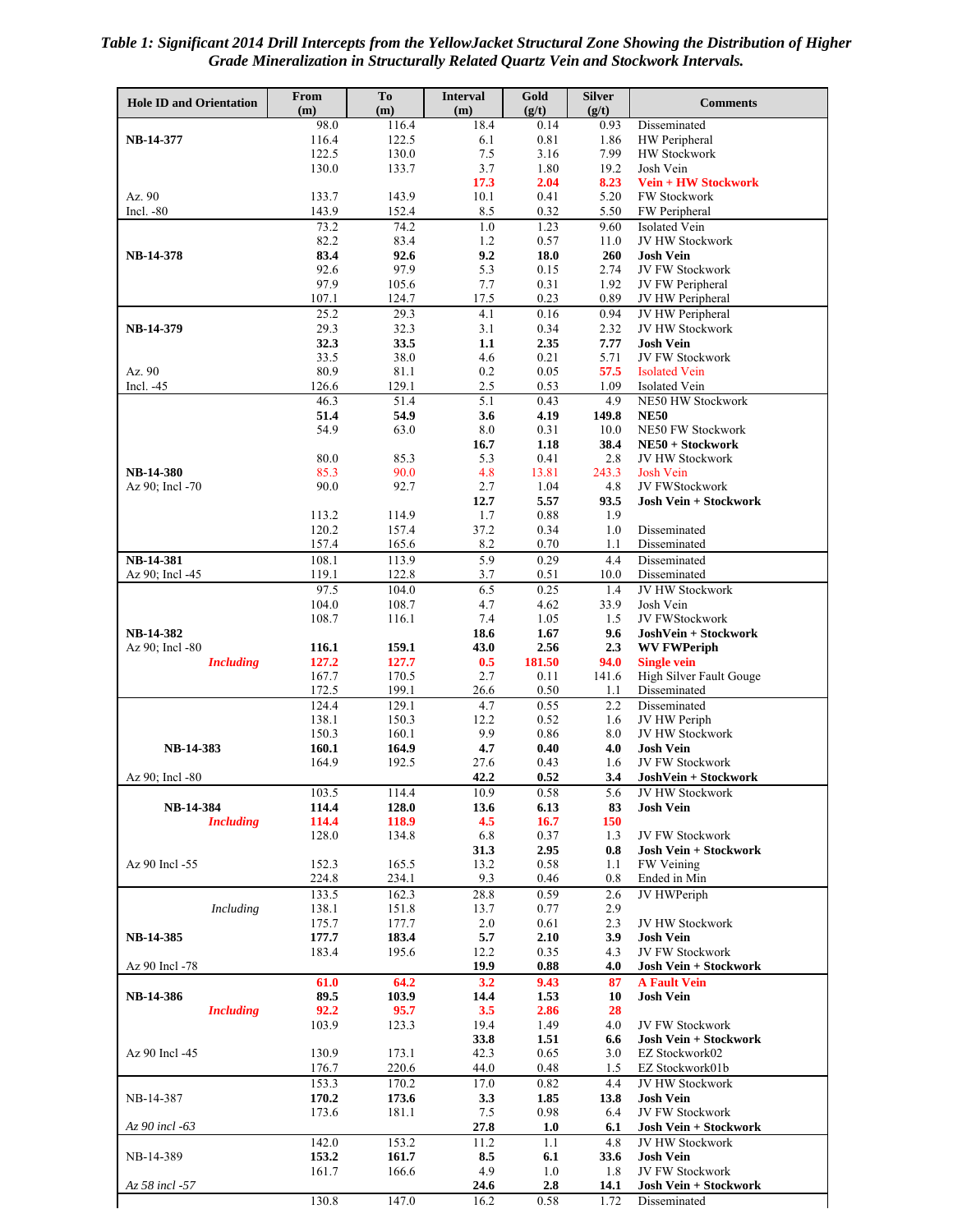| <b>Hole ID and Orientation</b> | From           | To             | <b>Interval</b> | Gold         | <b>Silver</b> | <b>Comments</b>                                           |
|--------------------------------|----------------|----------------|-----------------|--------------|---------------|-----------------------------------------------------------|
|                                | (m)<br>173.4   | (m)<br>194.4   | (m)<br>21.0     | (g/t)<br>0.3 | (g/t)<br>8.6  | <b>NE30</b>                                               |
| NB-14-390                      | 194.4          | 198.4          | 4.0             | 0.2          | 7.8           | JV HW Stockwork                                           |
|                                | 198.4          | 216.5          | 18.1            | 0.2          | 12.9          | <b>JV FW Stockwork</b>                                    |
|                                |                |                | 22.1            | 0.2          | 12.0          | <b>Josh Vein Stockwork</b>                                |
| Az 90 incl -80                 | 223.6          | 229.6          | 6.0             | 0.69         | 2.00          | Disseminated                                              |
| NB-14-391                      | 117.4          | 129.2          | 11.8            | 0.7          | 1.7           | <b>NE30</b>                                               |
| Including                      | 129.2<br>142.6 | 142.6<br>151.0 | 13.4<br>8.4     | 6.5<br>17.3  | 40.7<br>66.3  | <b>JV HWStkwk</b><br><b>Josh Vein</b>                     |
|                                | 151.0          | 156.3          | 5.3             | 0.7          | 5.8           | JV FW Stockwork                                           |
|                                |                |                | 27.1            | 8.7          | 41.8          | <b>Josh Vein + Stockwork</b>                              |
| Az 90 incl -67                 | 204.5          | 228.0          | 23.5            | 0.67         | 0.85          | Disseminated                                              |
|                                | 211.8          | 218.1          | 6.2             | 0.8          | 7.9           | <b>JV HW Stockwork</b>                                    |
| NB-14-392                      | 218.1          | 219.0          | 0.9             | 12.7         | 58.3          | <b>Josh Vein</b>                                          |
|                                | 219.0          | 221.1          | 2.1             | 0.4          | 1.3           | JV FW Stockwork                                           |
| Az 90 incl -45                 | <i>251.1</i>   | 262.4          | 9.3<br>11.3     | 1.9<br>3.32  | 11.5<br>4.14  | <b>Josh Vein + Stockwork</b><br><b>Rhyolite Stockwork</b> |
|                                | 139.6          | 146.8          | 7.2             | 0.89         | 1.0           | Disseminated                                              |
|                                | 181.6          | 187.2          | 5.6             | 0.82         | 1.1           | Disseminated                                              |
|                                | 207.6          | 225.3          | 17.8            | 0.45         | 4.0           | <b>JV HW Stockwork</b>                                    |
| NB-14-393                      | 225.3          | 228.3          | 3.0             | 0.66         | 40.5          | <b>Josh Vein</b>                                          |
|                                | 228.3          | 231.6          | 3.3             | 0.25         | 11.2          | JV FW Stockwork                                           |
| Az 90 incl -51                 | 293.5          | 360.1          | 66.7            | 0.46         | 0.9           | Disseminated                                              |
|                                | 114.9<br>242.2 | 177.3<br>253.8 | 62.4<br>11.6    | 0.67<br>0.25 | 1.3<br>5.9    | Disseminated<br><b>NE30</b>                               |
| NB-14-394                      | 253.8          | 255.7          | 1.9             | 0.29         | 8.1           | JV HWStkwk                                                |
|                                | 255.7          | 258.4          | 2.7             | 0.18         | 4.6           | <b>JV FWStkwk</b>                                         |
| $Az$ 90 incl -62               | 286.8          | 322.4          | 35.6            | 0.41         | 1.3           | Qtz Stockwork                                             |
|                                | 229.2          | 240.5          | 11.3            | 0.77         | 16.4          | NE30 HWStkwk                                              |
| NB-14-395                      | 240.5          | 254.7          | 14.2            | 0.81         | 4.7           | <b>NE30</b>                                               |
| Az 69 incl -50                 | 254.7          | 287.7          | 33.0            | 0.81         | 3.2           | NW10 Fault                                                |
| NB-14-396                      | 147.6<br>328.6 | 160.9<br>333.4 | 13.4<br>4.8     | 0.41<br>1.03 | 1.2<br>2.9    | Disseminated<br>NW10 Fault                                |
| Az 66 incl -62                 | 333.4          | 340.8          | 7.4             | 0.43         | 1.0           | NW10 HW Stockwork                                         |
|                                | 40.5           | 44.2           | 3.7             | 0.44         | 5.0           | Silicified Fault in Debris Flow                           |
| NB-14-397                      | 141.5          | 218.7          | 77.2            | 0.35         | 1.5           | Disseminated                                              |
|                                | 316.3          | 324.8          | 8.5             | 0.70         | 1.6           | Py Veining                                                |
| $Az$ 90 incl -65               | 372.8          | 374.1          | 1.3             | 0.24         | 2.1           | NW10 Fault                                                |
|                                | 147.4          | 166.8          | 19.4            | 0.37         | 0.9           | Disseminated                                              |
| NB-14-398                      | 170.8<br>231.5 | 191.8<br>243.0 | 21.0<br>11.5    | 0.42<br>0.73 | 0.7<br>1.0    | Disseminated<br>Qtz Stockwork                             |
| Az 65 incl -68                 | 334.7          | 340.0          | 5.3             | 0.41         | 1.0           | Qtz Stockwork                                             |
|                                | 112.2          | 115.4          | 3.2             | 0.67         | 4.9           | JV HW Stockwork                                           |
| NB-14-399                      | 115.4          | 116.9          | 1.6             | 10.59        | 59.1          | <b>Josh Vein</b>                                          |
|                                | 116.9          | 121.6          | 4.7             | 0.99         | 4.3           | <b>JV FW Stockwork</b>                                    |
|                                |                |                | 9.4             | 2.5          | 13.7          | <b>Josh Vein + Stockwork</b>                              |
| Az 90 incl -45                 | 147.1<br>119.7 | 154.2<br>133.7 | 7.1<br>14.0     | 0.66<br>0.4  | 1.0<br>2.2    | Qtz Stockwork<br>JV HWStkwk                               |
| NB-14-400                      | 133.7          | 139.3          | 5.6             | 13.9         | 60.1          | <b>Josh Vein</b>                                          |
|                                | 139.3          | 155.6          | 16.3            | 32.6         | 20.3          | Footwall Stockwork                                        |
| including                      | 145.0          | 151.7          | 6.7             | 73.5         | 38.4          |                                                           |
| Az 90 incl -60                 |                |                | 35.9            | 17.1         | 19.5          | Josh Vein + Stockwork                                     |
|                                | 145.7          | 166.8          | 21.1            | 6.9          | 8.0           | Hangingwall Stockwork                                     |
| NB-14-401                      | 166.8<br>167.7 | 167.7<br>177.7 | 0.9             | $0.7\,$      | 5.5           | <b>Josh Vein</b><br>JV FWStkwk                            |
| Az 90 incl -73                 |                |                | 10.0<br>32.0    | 1.0<br>4.9   | 2.4<br>6.2    | Vein + Stockwork                                          |
|                                | 152.6          | 179.3          | 26.7            | 1.7          | 7.6           | JV HWStkwk                                                |
| NB-14-402                      | 179.3          | 183.7          | 4.5             | 14.6         | 79.0          | JV                                                        |
|                                | 183.7          | 195.5          | 11.8            | 0.5          | 10.1          | JV FWStkwk                                                |
| Az 112 incl -46                |                |                | 63.2            | 4.2          | 11.9          | Josh Vein + Stockwork                                     |
|                                | 129.0          | 130.7          | 1.7             | 145          | 22            | <b>Upper Stockwork</b>                                    |
| NB-14-403                      | 148.6<br>172.6 | 172.6<br>173.6 | 24.0<br>1.0     | 0.4<br>0.5   | 1.8<br>4.5    | Hangingwall Stockwork<br><b>Josh Vein</b>                 |
|                                | 173.6          | 180.8          | 7.1             | 0.4          | 3.9           | Footwall Stockwork                                        |
| Az 136 incl -72                |                |                | 32.1            | 0.4          | 2.3           | Josh Vein + Stockwork                                     |
|                                | 116.1          | 119.7          | 3.5             | 2.1          | 1.8           | <b>Upper Stockwork</b>                                    |
|                                | 129.2          | 131.4          | 2.2             | 1.1          | 5.7           | Hangingwall Stockwork                                     |
| NB-14-404                      | 131.4          | 134.0          | $2.7\,$         | 0.5          | 19.7          | <b>Josh Vein</b>                                          |
|                                | <b>134.0</b>   | 137.1          | 3.1<br>7.9      | 8.6          | 14.2          | Footwall Stockwork                                        |
| Az 90 incl -54                 | 135.8          | 144.5          | 8.7             | 3.8<br>2.4   | 13.7<br>12.3  | Josh Vein + Stockwork<br>NE30 Fault                       |
|                                | 144.5          | 153.3          | $8.8\,$         | 0.3          | 6.8           | NE30 Footwall Stockwork                                   |
|                                | 170.2          | 174.7          | 4.4             | 0.4          | 17.3          | JV HWPeriph                                               |
|                                | 174.7          | 179.6          | 5.0             | 2.8          | 26.6          | Hangingwall Stockwork                                     |
| NB-14-405                      | 179.6          | 186.0          | 6.4             | 2.0          | 41.1          | <b>Josh Vein</b>                                          |
|                                | 186.0          | 192.6          | 6.5             | 2.2          | 6.7           | Footwall Stockwork                                        |
| Az 90 incl -68                 | 173.1          | 198.7          | 17.9<br>25.6    | 2.3<br>0.8   | 24.6<br>2.8   | <b>Josh Vein + Stockwork</b><br>Peripheral Stockwork      |
|                                | 198.7          | 207.6          | 8.9             | 1.0          | 2.3           | Hangingwall Stockwork                                     |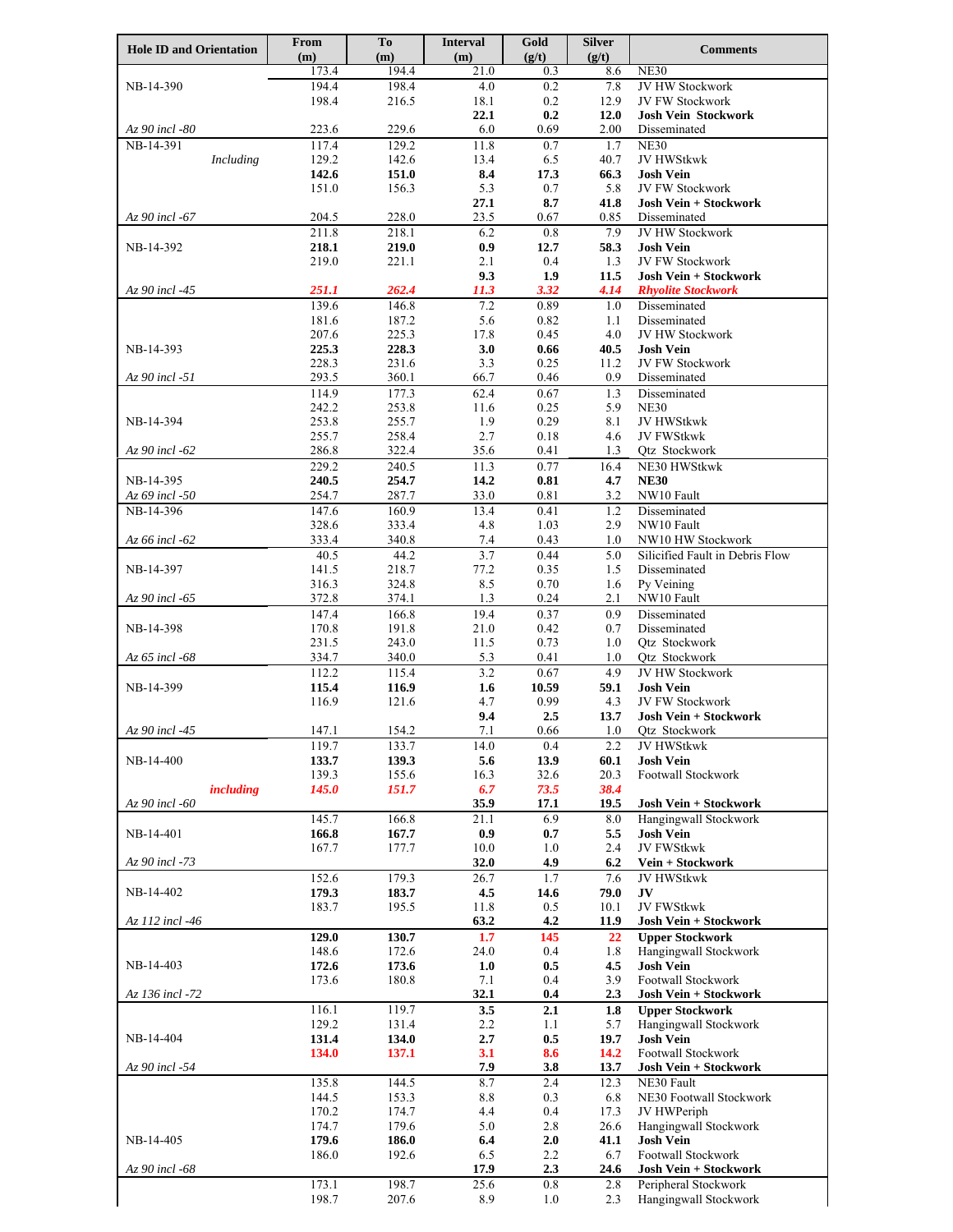| <b>Hole ID and Orientation</b> | From<br>(m)    | To<br>(m)      | <b>Interval</b><br>(m) | Gold<br>(g/t) | <b>Silver</b><br>(g/t) | <b>Comments</b>                                |
|--------------------------------|----------------|----------------|------------------------|---------------|------------------------|------------------------------------------------|
| NB-14-406                      | 207.6          | 217.3          | 9.7                    | 1.8           | 4.9                    | <b>Josh Vein</b>                               |
|                                | 217.3          | 224.6          | 7.2                    | 0.6           | 2.3                    | Footwall Stockwork                             |
| Az 132 incl -71                | 69.6           | 95.4           | 25.8<br>25.8           | 1.2<br>0.36   | 3.3                    | <b>Josh Vein + Stockwork</b>                   |
| NB-14-407<br>Including         | 73.3           | 78.7           | 5.4                    | 0.82          | 1.47<br>2.49           | Disseminated Oxide<br>NE60 Fault               |
| azi 90 incl -50                |                |                |                        |               |                        |                                                |
|                                | 141.9          | 147.4          | 5.5                    | 0.65          | 2.4                    | NE30 HW Stockwork                              |
|                                | 147.4          | 151.4          | 4.0                    | 1.87          | 12.1                   | NE30 Fault                                     |
|                                | 151.4          | 155.0          | 3.6                    | 0.42          | 4.3                    | NE30 FW Stockwork                              |
| NB-14-408                      | 186.8          | 204.4          | 13.1<br>17.6           | 0.96<br>0.89  | 5.9<br>2.95            | Fault + Stockwork<br>JV HW Stockwork           |
|                                | 189.7          | 193.9          | 4.1                    | 2.11          | 6.51                   | Including                                      |
|                                | 204.4          | 208.4          | 4.0                    | 0.39          | 2.51                   | JV                                             |
|                                | 208.4          | 216.2          | 7.8                    | 0.41          | 1.48                   | JV FW Stockwork                                |
|                                |                |                | 15.9                   | 1.3           | 4.6                    | Vein + Stockwork                               |
| azi 90 incl -74                | 216.2<br>102.1 | 237.1<br>106.1 | 20.9<br>4.0            | 0.81<br>0.37  | 2.3<br>6.0             | <b>Sulphide Stockwork</b><br>NE30 HW Stockwork |
|                                | 106.1          | 114.0          | 7.8                    | 1.39          | 6.7                    | NE30 Fault                                     |
|                                | 114.0          | 126.0          | 12.0                   | 0.77          | 5.2                    | <b>NE30 FW Stockwork</b>                       |
|                                |                |                | 23.9                   | 0.91          | 5.8                    | Fault + Stockwork                              |
| NB-14-409                      | 210.3          | 227.0          | 16.7                   | 1.74          | 3.17                   | JV HW Stockwork                                |
|                                | 227.0<br>228.0 | 228.0<br>239.9 | 1.0<br>11.8            | 4.22<br>0.69  | 8.05<br>1.70           | JV<br>JV FW Stockwork                          |
| azi 118 incl -57               |                |                | 29.6                   | 1.4           | 2.7                    | Vein + Stockwork                               |
|                                | 128.3          | 132.2          | 4.0                    | 1.15          | 53.90                  | JV HW Stockwork                                |
| NB-14-410                      | 132.2          | 134.4          | $2.2\phantom{0}$       | 8.87          | 450.09                 | JV                                             |
|                                | 134.4          | 138.2          | 3.8                    | 2.00          | 8.60                   | JV FW Stockwork                                |
|                                |                |                | 9.9                    | 3.18          | 124.34                 | Vein + Stockwork                               |
| azi 90 incl -64<br>NB-14-411   | 149.2<br>96.9  | 150.8<br>100.6 | 1.6<br>3.7             | 13.57<br>5.7  | 3.92<br>19.2           | FW Zone<br><b>JV Fault</b>                     |
| azi 125 incl -79               |                |                |                        |               |                        |                                                |
|                                | 131.5          | 141.7          | 10.2                   | 0.50          | 7.83                   | JV HW Stockwork                                |
| NB-14-412                      | 141.7          | 146.3          | 4.5                    | 0.95          | 19.74                  | JV<br>JV FW Stockwork                          |
|                                | 146.3          | 159.9          | 13.7<br>28.4           | 1.32<br>0.97  | 6.11<br>8.90           | Vein + Stockwork                               |
|                                | 159.9          | 169.5          | 9.6                    | 0.76          | 4.07                   | JV FW Peripheral                               |
| azi 90 incl -71                | 193.6          | 203.6          | 10.0                   | 0.52          | 1.48                   | FW Min                                         |
|                                | 0.0            | 11.6           | 11.6                   | 0.21          | 2.5                    | Disseminated Oxide                             |
|                                | 11.6           | 21.4           | 9.8                    | 0.50          | 2.9                    | NE30 HW Stockwork                              |
| NB-14-413                      | 21.4           | 26.4           | 5.0<br>14.8            | 0.21<br>0.40  | 5.9<br>3.9             | NE30 Fault<br>Fault + Stockwork                |
|                                | 29.2           | 77.6           | 48.4                   | 0.31          | 1.1                    | Disseminated Oxide                             |
|                                | 77.6           | 78.4           | 0.8                    | 0.54          | 2.42                   | <b>JV Fault</b>                                |
|                                | 78.4           | 82.7           | 4.2                    | 6.99          | 4.23                   | JV FW Stockwork                                |
| azi 163 incl -61               |                |                | 5.0                    | 5.9           | 3.9                    | Vein + Stockwork                               |
|                                | 153.3          | 154.1          | $0.8\,$                | 0.53          | 7.27                   | JV HW Stockwork                                |
| NB-14-414                      | 154.1<br>165.0 | 165.0<br>175.9 | 11.0<br>10.8           | 8.13<br>0.54  | 30.53<br>2.40          | JV<br>JV FW Stockwork                          |
|                                |                |                | 22.6                   | 4.22          | 16.20                  | Vein + Stockwork                               |
| azi 90 incl -63                | 175.9          | 191.1          | 15.2                   | 0.49          | 1.27                   | JV FW Peripheral                               |
|                                | 142.6          | 194.1          | 51.6                   | 2.09          | 5.50                   | JV HW Stockwork                                |
|                                | 191.4          | 192.3          | 0.9                    | 78.90         | 32.00                  | <b>Including</b>                               |
| NB-14-415                      | 194.1<br>195.9 | 195.9<br>197.2 | 1.8<br>1.3             | 1.18<br>0.22  | 24.80<br>6.73          | JV<br>JV FW Stockwork                          |
| azi 90 incl -53                |                |                | 54.6                   | 2.0           | 6.2                    | Vein + Stockwork                               |
|                                | 144.6          | 154.5          | 10.0                   | 0.48          | 2.92                   | JV HW Stockwork                                |
| NB-14-416                      | 154.5          | 161.1          | 6.6                    | 0.88          | 17.01                  | JV                                             |
|                                | 161.1          | 170.8          | 9.7                    | 0.52          | 6.33                   | JV FW Stockwork                                |
|                                | 170.8          |                | 26.3                   | 0.59          | 7.71                   | Vein + Stockwork                               |
| azi 79 incl -70<br>NB-14-417   | 66.4           | 188.1<br>84.6  | 17.2<br>18.1           | 0.52<br>0.21  | 1.68<br>0.13           | JV FW Peripheral<br>Disseminated Oxide         |
|                                | 103.3          | 153.3          | 50.1                   | 0.35          | 0.98                   | Disseminated Oxide                             |
| azi 90 incl -55                | 110.5          | 118.3          | 7.8                    | 1.12          | 1.01                   | NE70 Fault                                     |
|                                | 64.2           | 65.1           | 0.9                    | 30.50         | 255.0                  | <b>HW</b> Vein                                 |
|                                | 95.4           | 113.6          | 18.2                   | 0.95          | 4.30                   | JV HW Stockwork                                |
| NB-14-418                      | 113.6<br>113.6 | 128.4<br>118.4 | 14.8<br>4.8            | 9.21<br>21.18 | 179.89<br>197.06       | JV<br><b>Including</b>                         |
|                                | 128.4          | 133.1          | 4.8                    | 0.34          | 23.18                  | <b>JV FW Stockwork</b>                         |
| azi 17 incl -68                |                |                | 37.7                   | 4.1           | 75.4                   | Vein + Stockwork                               |
|                                | 64.9           | 75.2           | 10.3                   | 0.25          | 0.90                   | Disseminated Oxide                             |
| NB-14-419                      | 75.2           | 81.5           | 6.3                    | 0.37          | 1.19                   | NE60 Fault                                     |
|                                | 81.5<br>90.8   | 90.8           | 9.3                    | 0.43<br>0.25  | 2.54<br>1.99           | NE60 FWStkwk                                   |
| azi 110 incl -50               | 104.2          | 107.6<br>143.5 | 16.8<br>39.3           | 0.28          | 1.53                   | NE60 FWPeriph<br>Disseminated Oxide            |
|                                | 174.4          | 181.3          | 6.9                    | 0.86          | 5.05                   | JV HW Stockwork                                |
| NB-14-420                      | 181.3          | 182.9          | 1.6                    | 0.32          | 7.06                   | JV                                             |
|                                | 182.9          | 185.8          | 2.9                    | 0.83          | 6.46                   | JV FW Stockwork                                |
| azi 90 incl -61                |                |                | 11.5                   | 0.78          | 5.69                   | Vein + Stockwork                               |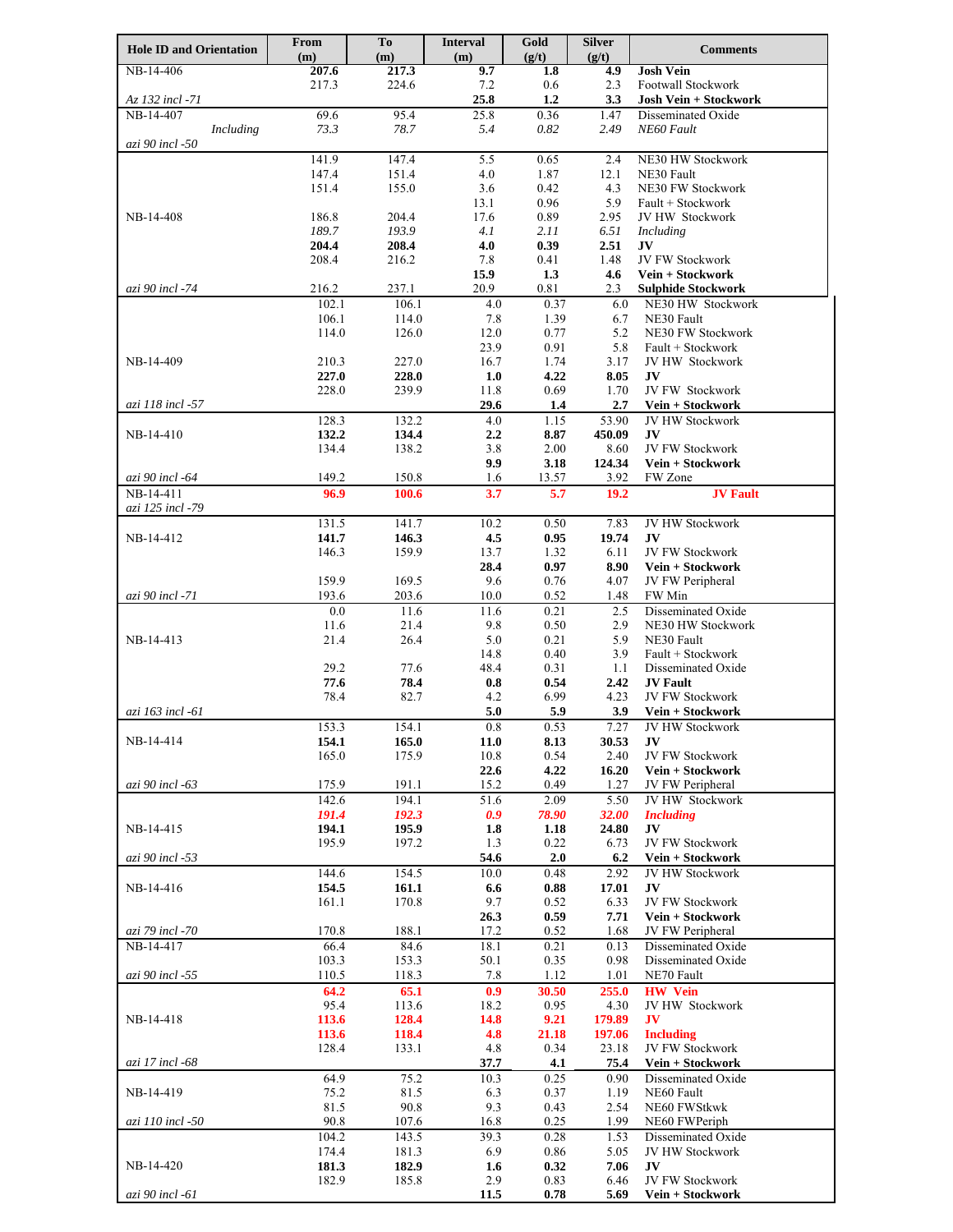| <b>Hole ID and Orientation</b> | From<br>(m) | To<br>(m) | <b>Interval</b><br>(m) | Gold<br>(g/t) | <b>Silver</b><br>(g/t) | <b>Comments</b>         |
|--------------------------------|-------------|-----------|------------------------|---------------|------------------------|-------------------------|
| NB-14-421                      | 90.8        | 136.2     | 45.3                   | 0.26          | 0.87                   | Disseminated Oxide      |
| Including                      | 111.3       | 124.9     | 13.6                   | 0.33          | 0.70                   | Including               |
| azi 257incl -67                |             |           |                        |               |                        |                         |
| NB-14-422                      | 77.5        | 118.6     | 41.2                   | 0.40          | 1.59                   | Disseminated Oxide      |
|                                | 180.8       | 212.8     | 32.0                   | 0.61          | 1.19                   | NE70 Zone               |
| Including                      | 183.8       | 187.3     | 3.5                    | 2.61          | 3.28                   |                         |
| azi 70 incl -60                |             |           |                        |               |                        |                         |
|                                | 100.0       | 101.5     | 1.5                    | 0.34          | 1.63                   | NE60 HWStkwk            |
| NB-14-423                      | 101.5       | 104.6     | 3.1                    | 0.87          | 1.72                   | <b>NE60</b>             |
| azi 103 incl -61               | 104.6       | 107.6     | 3.0                    | 0.37          | 1.87                   | NE60 FWStkwk            |
| NB-14-424                      | 114.6       | 161.6     | 47.0                   | 0.24          | 1.63                   | Disseminated Oxide      |
| azi 101 incl -45               | 192.8       | 200.2     | 7.3                    | 0.56          | 3.99                   | Unnamed Quartz Vein     |
| SBRC-15                        | 0.0         | 74.7      | 74.7                   | 0.36          | 0.68                   | Veined Oxide            |
| Including                      | 6.1         | 13.7      | 7.6                    | 0.53          | 0.54                   | <b>Ouartz Stockwork</b> |
| Including                      | 35.O        | 41.2      | 6.1                    | 0.79          | 1.42                   | <b>Ouartz Stockwork</b> |



*Figure 4. Geologic Cross Section Through YellowJacket.* 

## Mineral Resources

## *North Bullfrog Project Resource Estimate*

A mineral resource estimate for the NBP, effective as at June 16, 2015, has been prepared as part of the updated Technical Report. The basis for the mineral resource estimates at the NBP is geologic models developed by Corvus' geologists. Geologic logs, alteration and geochemical data were used to define the mineralized zones, and were the limiting factor for gold distribution for the resource estimations. Both Ordinary Kriging and Inverse Distance calculations were used to develop block models of gold and silver mineralization at several cut-off grades ("COG"). The mineral resource is subdivided according to the specific processing requirements of the different types of mineralization, and consists of higher grade mineralization within the Yellowjacket Zone, which would require a mill circuit with gravity concentration and cyanide leaching of the concentrate and gravity tail, and lower grade, oxidized disseminated mineralization from the Sierra Blanca, Jolly Jane and Mayflower areas, which would be suitable for run-of-mine heap leach processing. The estimated mineral resource is summarized in Table 2, where it has been estimated as the portion of mineralization with reasonable prospects for extraction defined by Whittle® analysis of the resource block models. The Whittle® software defined an open pit mining shell at a gold price of US \$1,200/oz, economic parameters typical of Nevada open pit mines and metallurgical recoveries indicated by NBP testing data received to date. The estimated mineral resource is defined by mineralization falling within the open pit mining shell which would be processed and is listed in Table 2.

*Table 2: Measured, Indicated, and Inferred Mineral Resource Estimate for the North Bullfrog Project Defined by*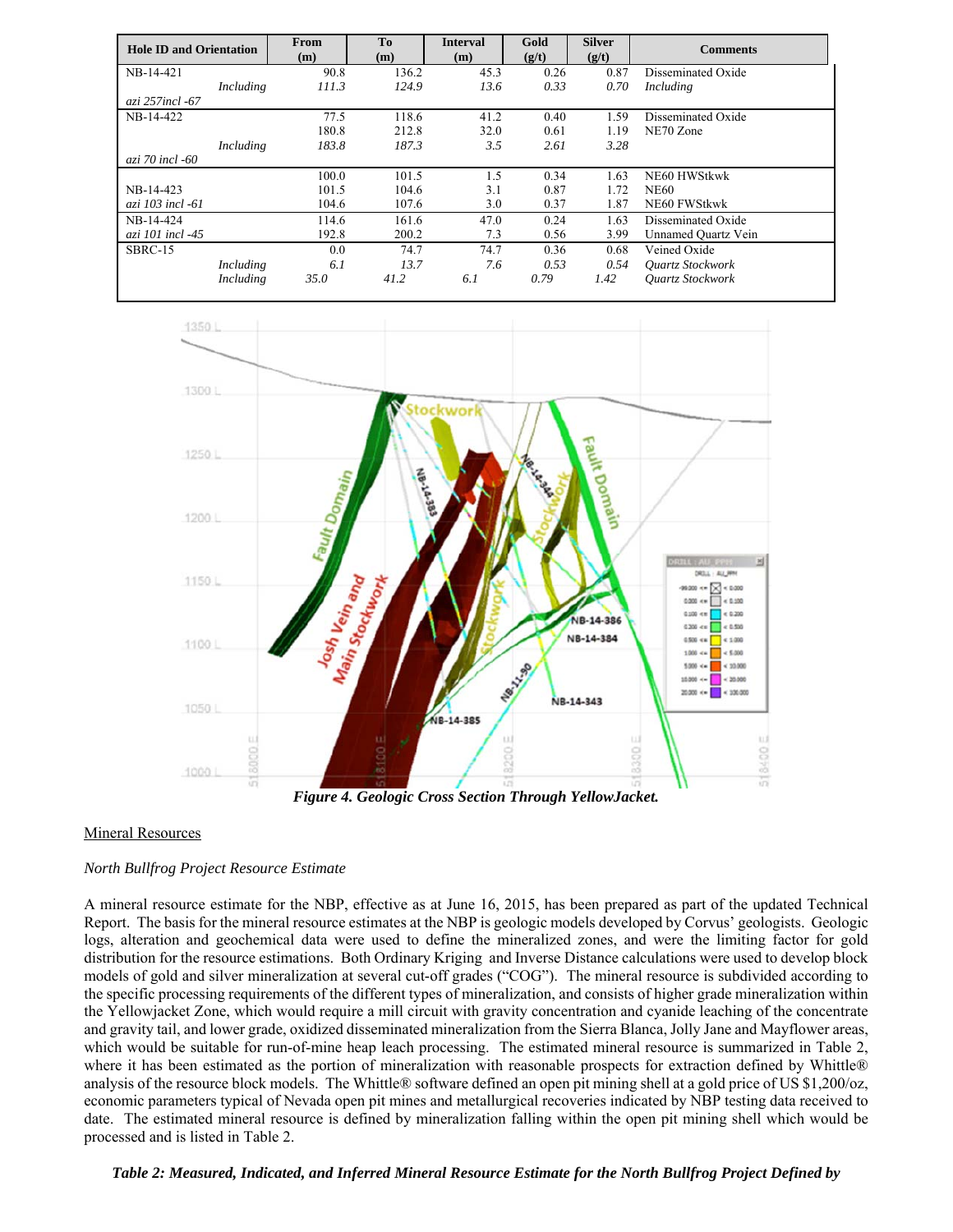## *Whittle® pit volumes, including both the YellowJacket Vein/Stockwork and Disseminated Oxide Mineralization at \$1,200 Gold Price*

|                                |                       |                        | Yellowjacket (milling) |               |                 |                        | <b>Disseminated (heap leach)</b> |               |                 |                | <b>Total</b>         |                      |
|--------------------------------|-----------------------|------------------------|------------------------|---------------|-----------------|------------------------|----------------------------------|---------------|-----------------|----------------|----------------------|----------------------|
| Whittle™<br>Pit Gold<br>Price* | Resources<br>Category | Cutoff**<br>(Gold g/t) | Tonnes<br>(Mt)         | Gold<br>(g/t) | Silver<br>(g/t) | Cutoff**<br>(Gold g/t) | Tonnes<br>(Mt)                   | Gold<br>(g/t) | Silver<br>(g/t) | Strip<br>Ratio | Contained<br>Au kozs | Contained<br>Ag kozs |
|                                | Measured              |                        | 3.86                   | 2.55          | 19.70           |                        | 0.30                             | 0.25          | 2.76            |                | 318.9                | 2,471.5              |
|                                | Indicated             | 0.52                   | 1.81                   | 1.53          | 10.20           | 0.15                   | 22.86                            | 0.30          | 0.43            | 0.70           | 308.9                | 911.1                |
| \$1,200                        | Total M & I           |                        | 5.67                   | 2.22          | 16.67           |                        | 23.15                            | 0.30          | 0.46            |                | 627.7                | 3,382.6              |
|                                | Inferred              |                        | 1.48                   | 0.83          | 4.26            |                        | 176.35                           | 0.19          | 0.67            |                | 1,132.2              | 4,005.0              |

\* - *Analysis assumes a fixed ratio of the gold to silver prices of 73.7* 

*\*\*-Breakeven grade derived from Whittle input parameters at US\$1,200/oz gold price and Gold:Silver price ratio of 73.7* 

*\*\*\*- See Cautionary Note to US Investors below* 

*\*\*\*\*-The Mineral Resources above are effective as of June 16, 2015.*

*\*\*\*\*\*-Mineral Resources that are not Mineral Reserves do not have demonstrated economic viability.* 

*\*\*\*\*\*\* - Mr. Scott E. Wilson is the QP responsible for reviewing and approving the Mineral Resource Estimate contained herein.*

**Cautionary Note to US Investors: The terms Measured Resource, Indicated Resource and Inferred Resource as described in Table 2 above are as defined in Canadian National Instrument 43-101. These terms are not defined under SEC Industry Guide 7 and are not recognized by the SEC. These estimated mineral resources are not SEC Industry Guide 7 proven and probable reserves. See "Cautionary Note to US Investors Regarding Mineral Reserve and Resource Estimates" above.** 

#### *Metallurgical Testing of Gravity Concentration with Cyanide Leaching of the Gravity Tail – YellowJacket Samples*

Metallurgical testing of combined gravity concentration with cyanide leaching of the gravity tail was performed for two different sets of composite samples representing Josh vein and vein stockwork materials for the YellowJacket zone. The YJ PQ composites represented vein and stockwork materials from above the oxidation horizon, and a second set, YJ JV samples, were used to create composites representing Josh vein and stockwork materials from below oxidation. The testing included E-GRG tests to provide a basis to predict the optimum grind size for gravity recovery and to simulate performance of a gravity concentrator at mill scale. The feed samples were ground to 80% passing -212μm (-65 mesh) then processed through a Knelson® concentrator. For the YJ PQ composites, the gravity recoverable gold from the concentrate was determined, and the gravity tail material was processed in a 96-hour Bottle Roll Test (BRT) to measure tail recoverable gold. Table 3 lists the combined gravity and tail CN recovery in the YJ PQ composites for gold and silver.

| Composite | Material         | Feed Size (P80) | Au rec. $(\% )$ | Ag rec. $(\%)$ | <b>CN</b><br>cons. | Added<br>Lime |
|-----------|------------------|-----------------|-----------------|----------------|--------------------|---------------|
|           |                  |                 |                 |                | (kg/tonne)         | (kg/tonne)    |
| YJPQ 01   | Vein             | $-150 \mu m$    | 93.7            | 75.0           | 0.26               | 2.1           |
|           |                  | $-75 \mu m$     | 95.6            | 78.2           | 0.15               | 1.4           |
| YJPQ02    | <b>Stockwork</b> | $-150 \mu m$    | 94.8            | 76.9           | 0.14               | 1.7           |
|           |                  | $-75 \mu m$     | 95.6            | 80.8           | 0.17               | 1.6           |
| YJPQ03    | <b>Stockwork</b> | $-150 \mu m$    | 88.2            | 71.1           | 0.10               | 1.4           |
|           |                  | $-75 \mu m$     | 93.3            | 77.1           | 0.13               | 1.5           |
| YJPQ04    | <b>Stockwork</b> | $-150 \mu m$    | 72.8            | 64.2           | 0.15               | 1.4           |
|           |                  | $-75 \mu m$     | 74.1            | 68.2           | 0.12               | 2.0           |

*Table 3: Summary of Gravity Concentration with CN Leaching of Tail Materials Tests for the YJ PQ Composites from YellowJacket*

The YJ JV samples were batch processed through the gravity concentrator with a nominal 0.3 % mass pull to the concentrate. The concentrate was then re-ground to 80% -45μm (-325 mesh) and intensively CN leached. The leached concentrate was combined with the gravity tail product which was ground to 80% -150μm and -75μm and then leached. The combined gravity recovery and tail recovery are listed in Table 4.

| Table 4: Summary of Gravity Concentration with intense CN Leaching of Concentrate and CN Leaching of Tail |
|-----------------------------------------------------------------------------------------------------------|
| <b>Materials for the YJ JV Composites from YellowJacket</b>                                               |

| Composite | Material         | Feed Size $(P80)$ | Au rec. $(\% )$ | Ag rec. $(\%$ ) | <b>CN</b><br>cons. | Added<br>Lime    |
|-----------|------------------|-------------------|-----------------|-----------------|--------------------|------------------|
|           |                  |                   |                 |                 | (kg/tonne)         | (kg/tonne)       |
| YJ JV     | $JV + Stockwork$ | $-150 \mu m$      | 86.1            | 66.4            | 0.22               | 0.7              |
|           |                  | $-75 \mu m$       | 88.6            | 69.7            | 0.23               |                  |
| YJ JV     | <b>Stockwork</b> | $-150 \mu m$      | 77.3            | 64.2            | 0.15               |                  |
|           |                  | $-75$ um          | 77.6            | 64.7            | 0.11               | $\overline{1}$ . |

Samples of the gravity concentrate from the seven YJ JV samples, used to create the two master composites, were submitted for QUEMSCAN analysis to better characterize the gold occurrence. The analysis indicated that approximately half of the concentrate was sulphide, which was expected because the samples were selected below the oxidation horizon. In general,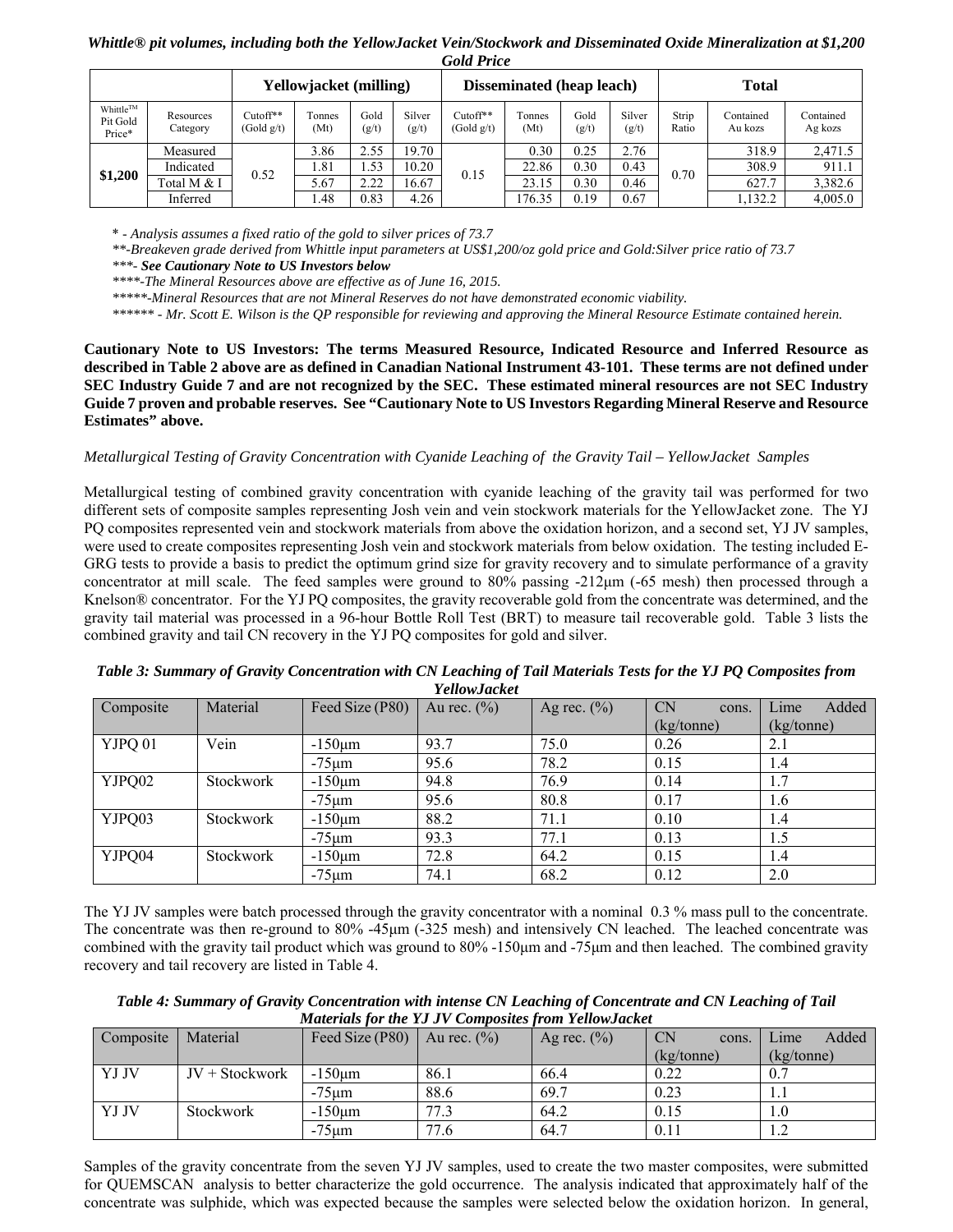95% of the gold occurred as liberated particles or gold adhesion binaries with exposed surfaces, suitable for relatively high metal recovery. These mineralogical characterizations were consistent with the high gold and silver recoveries observed in the metallurgical testing of the YellowJacket mineralization.

#### Preliminary Economic Assessment

The Preliminary Economic Assessment ("PEA") performed for the Technical Report, assumes development of a conventional drill and blast, surface mine using haul trucks and front end loaders, milling of higher grade mineralization with gravity-cyanide leaching of the YellowJacket mineral resource, and heap leach processing of low grade mineralized material from the Sierra Blanca, Jolly Jane, and Mayflower mineral resources. Mineralized material from the YellowJacket vein and stockwork mineral resource would be delivered to a processing plant incorporating a gravity concentration circuit with intense cyanide leaching of the gravity concentrate followed by cyanide leaching of the gravity tail product. Tail materials would be stored in a conventional, lined tailing storage facility (TSF). Lower grade disseminated mineralization would be processed by heap leaching of run of mine (ROM) material. Ultra-high intensity blasting would be performed to minimize particle size for enhanced heap leach recoveries and would allow transport and stacking on a heap leach pad using a feeder/conveyor/stacker system. Gold and Silver in leachate solutions would be recovered from carbon from both processes and a doré would be produced in a refinery located in the Mill. Summary results for the PEA are listed in Table 5. Sensitivity of the projected financial performance of the North Bullfrog project to gold price is listed around the Base Case assumption of a constant gold price of US \$1,200 per ounce in Table 6.

The PEA uses gold and silver recoveries for a gravity-cyanide leach mill that are estimated from two sets of metallurgical composite samples developed from PQ core materials generated in YellowJacket drilling programs during 2013 and 2014. Gravity concentrate samples were developed using a Knelson® concentrator. The Knelson® feed was ground to P80 -0.21mm (-65 mesh). The produced gravity concentrate was then re-ground to P80 -0.044mm (325 mesh), and subjected to intense cyanide leaching. The leached concentrate was then re-combined with the gravity tail product and ground to P80 -0.074mm (- 200 mesh) before the final cyanide leach to maximize gold and silver recovery. Average recoveries of 86.8% for gold and 71.4% for silver were assumed for the mill process plant.

Heap leach metallurgical recovery estimates are based on column leach testing data for composite samples constructed from Mayflower, Jolly Jane, and Sierra Blanca 2012 PQ core drilling. A total of 23 column leach tests have been run at McClelland Laboratories at a particle size of 80% passing -19 mm (-3/4 inch) for the four resource areas. The process recovery assumptions reflect consideration of particle size resulting from ultra-high intensity blasting with a particle size of P80 -84mm (-3.3 inch), similar to a primary crushing product, scaling for the effects of vertical lift heights of  $> 10m$  (30 ft) and a leach time of 1000 days. The leach pad production model predicts an average gold recovery of 74%, and an average silver recovery of 6% of the fire assay grade.

A summary of the PEA results for the base case gold price assumption of US \$1,200 is listed in Table 6. Table 7 lists Key Physical data from the project concept and production plan. Working capital and initial fills, which are recovered at the end of year 1 and at the end of the project respectively, were estimated to be US \$16.4 M. Operating costs included in the PEA were based on mining, processing, administration and reclamation, and are listed in Table 8, where they are normalized to process tonnage and recovered gold ounces. Total LOM cash operating costs are projected to be US \$635 / produced Au oz and LOM capital cost (adjusted for recovery of pre-strip mining, working capital recovery and initial fills recovery) was estimated to be an additional US \$206 / produced Au oz.

**The Company cautions that the PEA is preliminary in nature, and is based on technical and economic assumptions which will be further evaluated in more advanced studies. The PEA is based on the North Bullfrog resource model (as at June 16, 2015) which consists of material in the measured, indicated and inferred classifications. Inferred mineral resources are considered too speculative geologically to have the economic considerations applied to them that would enable them to be categorized as mineral reserves. The current basis of project information is not sufficient to convert the mineral resources to mineral reserves, and mineral resources that are not mineral reserves do not have demonstrated economic viability. Accordingly, there can be no certainty that the results estimated in this PEA will be realized. The PEA results are only intended as an initial, first-pass review of the potential project economics based on preliminary information. The PEA is not an SEC Industry Guide 7 compliant feasibility study and is not sufficient to support proven or probable reserves under SEC Industry Guide 7.**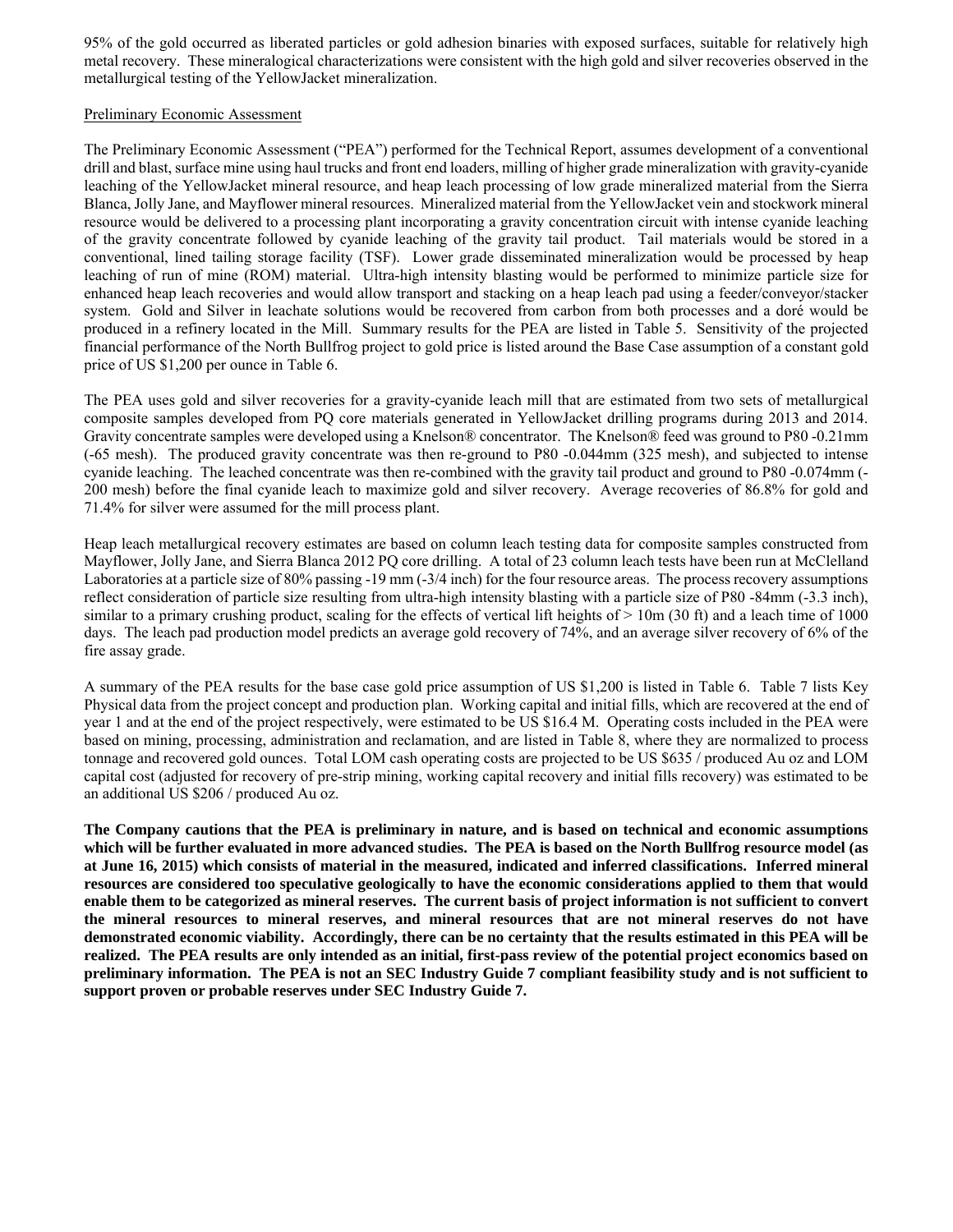# *Table 5: North Bullfrog Project - PEA Summary Results*

*(values in 2015 US\$ based on \$1,200 gold price, mining recoverable resources defined by pit shells and 0.52 g/t gold mill breakeven grade and 0.15 g/t gold heap leach breakeven grade)*

| Parameter                                               | <b>Summary Data</b>                                                          |
|---------------------------------------------------------|------------------------------------------------------------------------------|
| Mineral resource - Measured Au and Ag                   | 4.04 M t at 2.43 g/t Au for 316.2 kozs and at 18.89 g/t Ag for 2.46<br>Mozs  |
| Mineral resource - Indicated Au and Ag                  | 22.14 M t at 0.41 g/t Au for 289.6 kozs and at 1.18 g/t Ag for 0.84<br>Mozs  |
| Mineral resource - Inferred Au and Ag                   | 137.09 M t at 0.21 g/t Au for 926.2 kozs and at 0.75 g/t Ag for 3.32<br>Mozs |
| Pre-Tax Total Cash Flow; IRR at US\$1,200* per Au<br>0Z | US\$479 M; 53%                                                               |
| Post-Tax NPV $(5\%)$ ; IRR at US\$1,200* per Au oz      | US\$246 M; 38%                                                               |
| Overall Strip Ratio                                     | 0.6 to 1 (overburden to mined mineral resource)                              |
| Average Annual Gold Production Years 1-6*               | 154 k Au Eq oz/year                                                          |
| Average Annual Gold Production Years 7-10*              | 69 k Au Eq oz/year                                                           |
| Average Gold Recovery - Mill                            | 86.8%                                                                        |
| Average Gold Recovery - Heap Leach                      | 73.9%                                                                        |
| Average Cash Cost                                       | US\$635/Au oz                                                                |
| Average Silver Recovery - Mill                          | 71.4%                                                                        |
| Average Silver Recovery - Heap Leach                    | 6%                                                                           |
| Average Total Mining Rate                               | 69.7 k tonne/day                                                             |
| Average Mineralized Material Mining Rate                | 44.4 k tonne/day                                                             |

\* - Silver:Gold price ratio = 73.7

#### *Table 6: Base Case Gold Price Sensitivity Analysis – North Bullfrog Project (cash basis, all values in constant 2015 US\$)*

| Gold<br>(S/Oz) | Price | Pre-Tax<br>Total<br>(SM) | Cash | Flow | NPV5% (\$M) Post-<br>$\text{Tax*}$ | <b>IRR</b><br>$(\%)$ | Payback<br>(yrs) |
|----------------|-------|--------------------------|------|------|------------------------------------|----------------------|------------------|
| \$1,000        |       | 234.7                    |      |      | \$102.9                            | 20.5                 | 3.0              |
| \$1,100        |       | 356.7                    |      |      | \$174.9                            | 29.6                 | 2.5              |
| \$1,200        |       | 478.7                    |      |      | \$245.9                            | 37.9                 | 2.2              |
| \$1,300        |       | 600.8                    |      |      | \$317.4                            | 45.8                 | 1.9              |
| \$1,400        |       | 722.8                    |      |      | \$387.6                            | 53.2                 | 1.8              |

\* - considers production royalties, Nevada mineral net proceeds and US Federal Income Tax

# *Table 7: PEA Key Physical Data - North Bullfrog Mill & Heap Leach Project*

|                                       | , σ                     |       |
|---------------------------------------|-------------------------|-------|
| Key Physical Data                     | Units                   | Value |
| Heap Leach Feed Mined                 | M tonnes                | 156.8 |
| Mill Feed Mined                       | M tonnes                | 7.1   |
| Overburden Mined                      | M tonnes                | 95.8  |
| <b>Total Material Mined</b>           | M tonnes                | 259.7 |
| Mine Life*                            | Years                   | 10    |
| <b>Contained Gold</b>                 | Mozs                    | 1.53  |
| Recovered Gold                        | Mozs                    | 1.19  |
| <b>Contained Silver</b>               | Mozs                    | 6.61  |
| Recovered Silver                      | Mozs                    | 2.49  |
| Average Strip Ratio                   | Overburden/Process Feed | 0.60  |
| Average Diluted Gold Grade Heap Leach | g/t                     | 0.22  |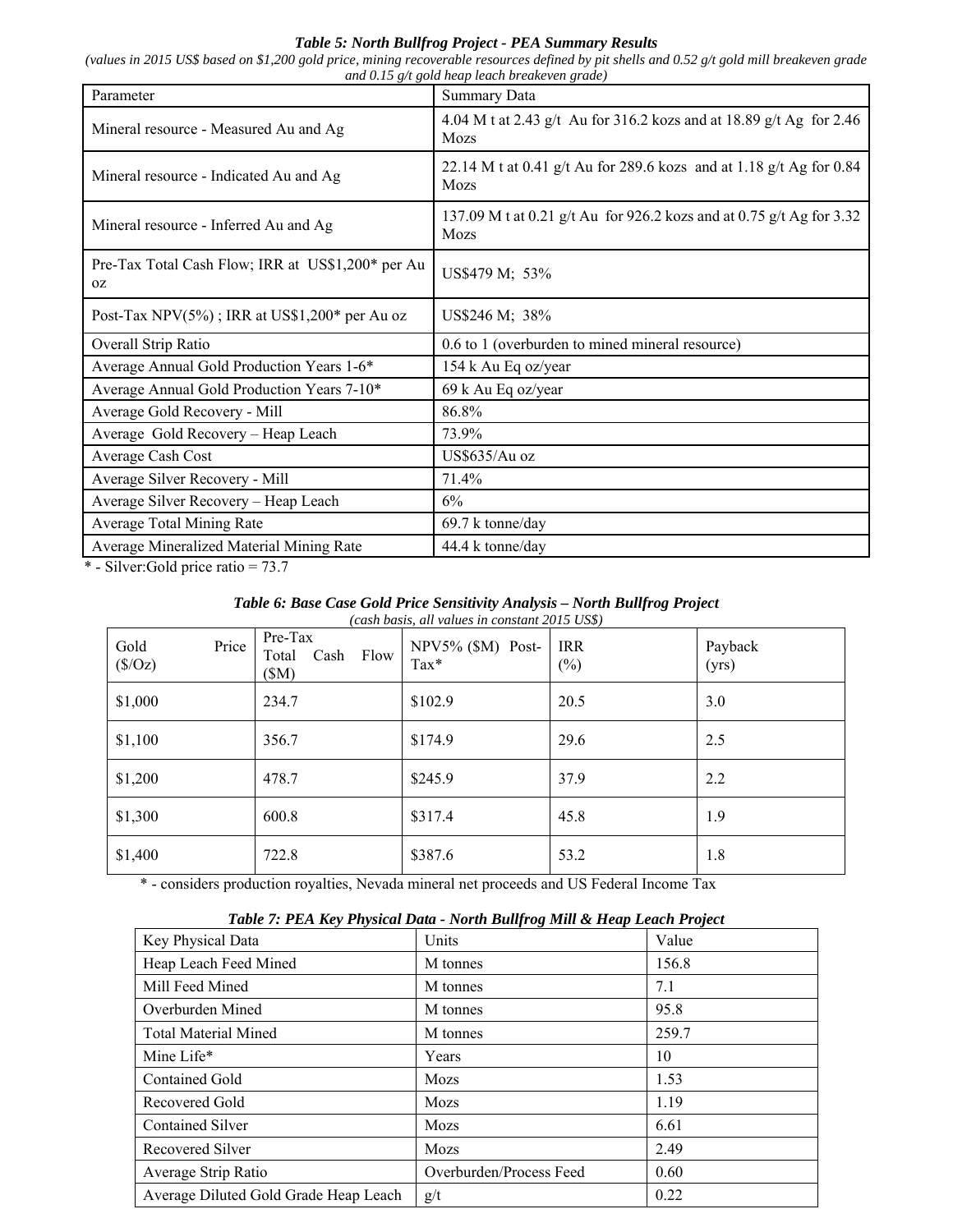| Average Diluted Gold Grade Mill | g/t           | -92   |
|---------------------------------|---------------|-------|
| Average Gold Recovery           | $\frac{0}{0}$ | 78%   |
| Annual Process Feed Mined       | M tonnes/yr   | 16.2  |
| Average Annual Gold Produced    | Au kozs/yr    | 117.0 |

\*-excludes leach pad rinse period at end of mine

| Table 8: Operating Costs - North Bullfrog Mill & Heap Leach Project |                                          |  |
|---------------------------------------------------------------------|------------------------------------------|--|
|                                                                     | $(C_{\text{constant}} 2015 \text{ HCP})$ |  |

| Constant 2010 ODOT          |                                   |                             |  |  |
|-----------------------------|-----------------------------------|-----------------------------|--|--|
| Cost                        | Cost per Process tonne (\$/tonne) | Cost/Record Gold Oz (\$/Oz) |  |  |
| Mining                      | 2.41                              | 332                         |  |  |
| Processing                  | 1.65                              | 227                         |  |  |
| Administration              | 0.43                              | 60                          |  |  |
| Reclamation                 | 0.12                              |                             |  |  |
| <b>Total Operating Cost</b> | 4.61                              | 636                         |  |  |

Estimated capital costs are listed in Table 9, where they are divided between initial and sustaining capital. The initial capital is estimated to be US \$175.4M which includes equipment and construction, EPCM and Contingency. Sustaining capital includes leach pad expansions, mobile equipment purchases and rebuilds. Life of mine sustaining capital is estimated to be US \$83.3 M.

| Capital Area                      | Estimated Capital Cost (US \$M) |
|-----------------------------------|---------------------------------|
| Initial Capital                   | \$129.8M                        |
| <b>EPCM</b>                       | \$19.1M                         |
| Contingency                       | \$26.5 M                        |
| <b>Total Initial Capital Cost</b> | \$175.4M                        |
|                                   |                                 |
| <b>Sustaining Capital</b>         | 83.3 M                          |
| <b>Total LOM Capital Cost</b>     | 258.7M                          |

## *Table 9: PEA Initial Capital Estimate - North Bullfrog Project*

Scheduled resource and mining geometries for the PEA were defined by Lerch Grossman optimization using a US \$900 gold price, current prevailing mining costs, and the latest metallurgical data for the project.

## **Proposed Activities**

The PEA results, for the combined mill and heap leach configuration, indicate the substantial impact on the potential project performance of the higher grade vein and vein stockwork mineralization. Therefore it is recommended that future exploration should focus on the identification of other structural related mineralization. These recommended activities for an initial phase are:

- Drill structures identified in the Eastern Steam-heated Alteration Zone
- Explore Structural Targets around Sierra Blanca
- Continue Baseline Data Collection

The projected costs for the next phase of this program are outlined in Table 10.

| Table 10: Proposed Budget to Support Recommended Program at NBP |  |
|-----------------------------------------------------------------|--|
|-----------------------------------------------------------------|--|

| Activity                                 | Amount            |
|------------------------------------------|-------------------|
| Exploration Drilling and Data Management | US\$ 0.9 M        |
| Baseline Data Collection                 | <b>US\$ 0.1 M</b> |
| Total                                    | <b>US\$ 1.0M</b>  |

We presently estimate that the foregoing programs will have an approximate cost of US\$1.0 million to the end of the current calendar year at December 31, 2015, and we presently have the funds to carry out this work.

Through the end of our current fiscal year at May 31, 2016, we anticipate that we will have aggregate annual expenditures on the NBP of approximately US\$5.9 M.

As noted above, we began Phase I of our 2015 drilling program on April 23, 2015, with initial results announced on July 9, 2015. Phase II of our 2015 drilling program began on August 11, 2015. The 8,000 metre reverse circulation (RC) drill program will focus on two main areas 1) testing new high-grade discovery targets in the large unexplored Eastern Steam-heated Zone; 2) defining new high-grade systems similar to the recent YellowJacket discovery in and around the large resource areas in the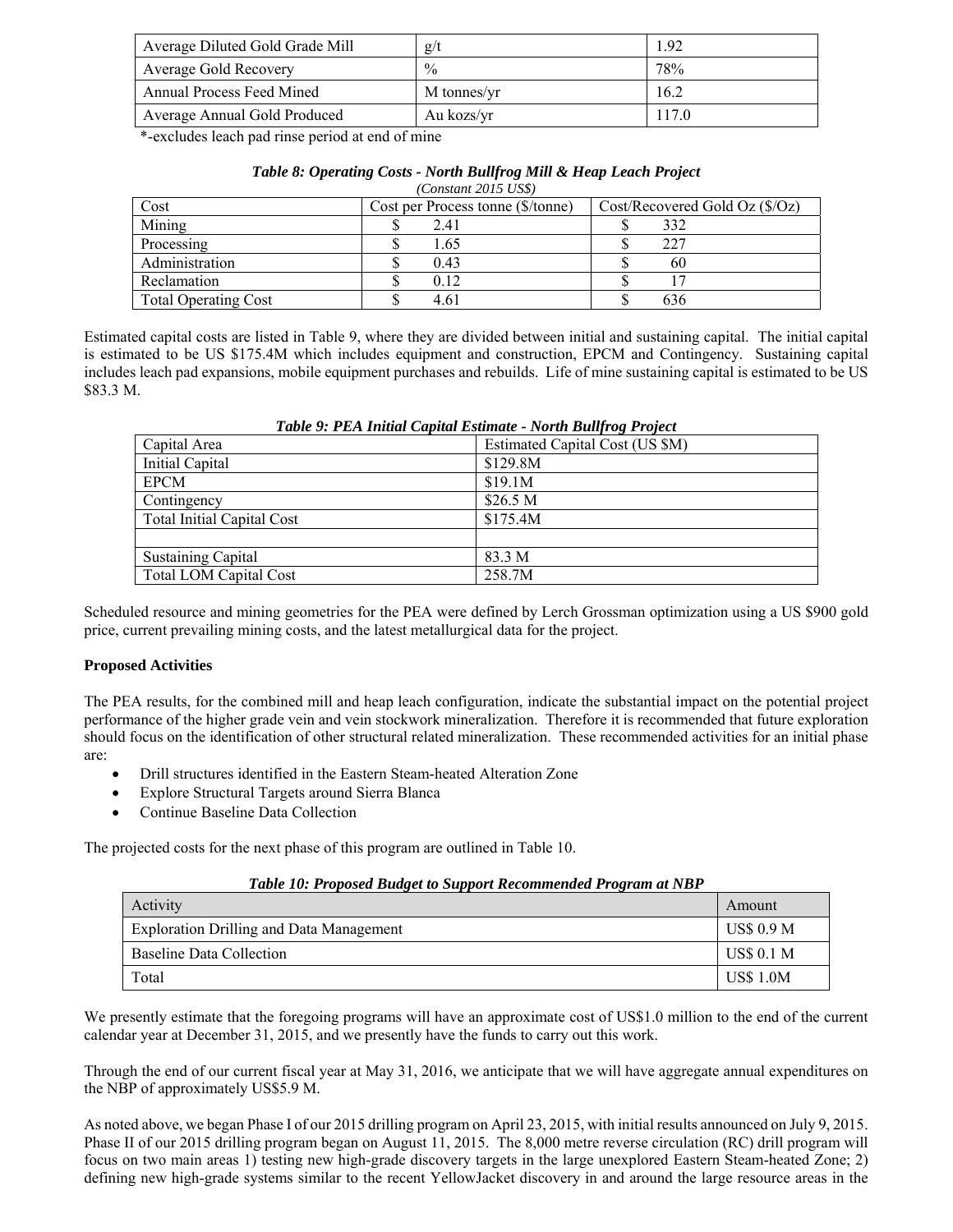NW part of the property. The program follows up on new geologic, structural and mineralization results from the initial spring 2015 Phase I drilling program.

The Phase II drill program will test a number of priority new discovery and resource expansion targets in and around the existing North Bullfrog deposits. Two of these targets were tested in the early 2015 Phase I, "proof of concept" drilling program, the results of which have confirmed the key structural and mineralization controls. In addition, a number of other structural/high-grade targets will be tested in the greater Sierra Blanca and Jolly Jane areas including the Air Track/366 target and North YellowJacket.

#### *North Bullfrog District Wide Exploration Program*

The Company is engaged in a District wide exploration program to assess the potential for further high-grade vein systems similar to the recent YellowJacket discovery as well as assessing the potential for expanding the YellowJacket system itself. The initial drilling phase of this new discovery exploration program was started in the spring of 2014 with surface mapping, sampling and geophysics in the new East Bullfrog area as well as further assessment of the greater Sierra Blanca area. Drilling of newly defined targets in the main Sierra Blanca/YellowJacket resource area and the new East Bullfrog exploration area began in April of this year and will involve the completion of approximately 10,000 metres of core and reverse circulation drilling by December of this year. The program will conduct the first modern exploration drilling ever done in the new and very large East Bullfrog target, a massive area of intense alteration covering some 142 kilometres. In addition the program will test a number of targets in and around the large Sierra Blanca/YellowJacket deposit which could host other YellowJacket or Bullfrog type systems.

Initial results from the first target drill tested in 2015 were announced on July 9, 2015 and returned encouraging stockwork veining intercepts from the NE Sierra Blanca target, a new NE trending structural zone with similarities to the YellowJacket deposit which is approximately 400 metres to the east (Table 11).

#### *Table 11: Stockwork Vein Intercepts\* from North Sierra Blanca Target*

*(Reported drill intercepts are not true widths. At this time, there is insufficient data with respect to the shape of the mineralization to calculate its true orientation in space.)* 

| Hole ID     | From (m) | To(m)  | $\mathsf{Length}\left( \mathsf{m} \right)$ | Au $(g/t)$ | Ag (g/t) | Comment     |
|-------------|----------|--------|--------------------------------------------|------------|----------|-------------|
| $NB-15-425$ | 47.54    | 51.65  | 4.11                                       | 1.30       | 2.74     | NE30 Target |
| $NB-15-426$ | 154.84   | 158.53 | 3.69                                       | 1.31       | 1.52     | NE30 Target |

*\* stockwork veining is defined as the intervals vein density of >5% and a cutoff grade of 1.0 g/t gold* 

NB-15-425 was targeted on a series of NE-trending, moderate to steeply west-dipping structures that control alteration and quartz stockwork veining on the northwest side of the Sierra Blanca deposit and possibly the western counterpart for the YellowJacket Vein system. The Sierra Blanca deposit was originally drilled out with vertical holes. Identifying steeply dipping feeder veins similar to the YellowJacket discovered on the east side or others that could be internal or west of the deposit indicates potential for another YellowJacket deposit. The upper part of hole NB-15-425 encountered 4.1 metres at 1.3 g/t Au oxide mineralization in the Savage Valley dacite on a splay of the NE30 fault zone. These grades in upper level stockwork veining hosted in dacite are consistent with those returned from the upper parts for a YellowJacket type system and follow up drilling will target this structural zone along strike and deeper.

NB-15-426 also targeted the same NE-trending, moderate to steeply west-dipping structural zone as hole NB-15-425 approximately 400 metres to the NE. This area of the structural zone returned a number of vertical RC drill intercepts of higher gold and silver values as well as anomalous copper indicative of the more productive parts of the YellowJacket system. Hole NB-15-426 intersected 3.7 metres at 1.31 g/t Au, within a broader interval of 63.53 metres at 0.52 g/t, all within the Sierra Blanca Tuff. This mineralized stockwork interval exhibits a similar vein paragenesis to the Yellowjacket Vein, suggesting the interval is in close proximity to a productive high-grade vein. NB-15-426 was lost in a mineralized fault zone before reaching completion depth and will be followed up.

In September positive results were returned from the initial two scout drill holes in the new Alunite Hill target within the previously untested East Bullfrog area. Results from these holes intersected multiple zones of low-grade gold and silver mineralization representing the first confirmation that gold-silver systems are present in this large untested target area (Table 12). Mineralization appears directly related to the large outcropping alteration system along a District scale NNW trending structural zone (Figure 5).

In addition final results from an initial soil survey of the East Bullfrog structural belt returned a number of surface gold and silver anomalies which correlate with the large NNW structural zones, enhancing targeting for follow-up drilling (Figure 6).

## *Table 12: Initial Results from Alunite Hill Target*

*(Reported drill intercepts are not true widths. At this time, there is insufficient data with respect to the shape of the mineralization to calculate its true orientation in space.)*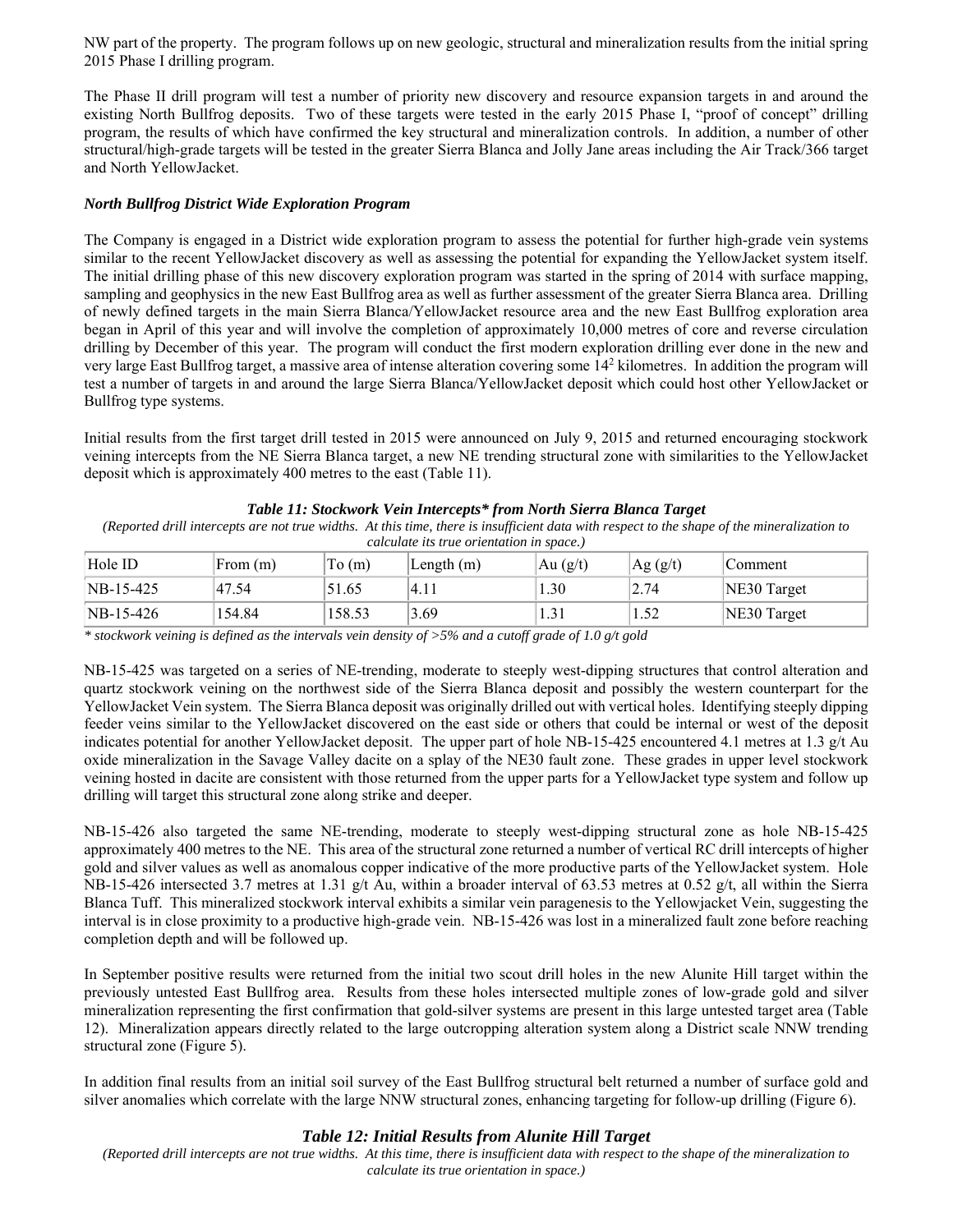| 128.02<br>6.09<br><b>NB-15-260</b><br>0.19<br>1.705<br>134.11  |  |
|----------------------------------------------------------------|--|
|                                                                |  |
| 192.02<br>0.105<br>8.790<br>193.55<br>1.52                     |  |
| 121.92<br>12.19<br>1.989<br>134.11<br><b>Notable Silver</b>    |  |
| 140.21<br>3.088<br>147.83<br>7.62<br><b>Zones</b>              |  |
| 164.59<br>1.386<br>175.26<br>10.67                             |  |
| 115.82<br>0.153<br>0.290<br>111.25<br>4.57<br><b>NB-15-261</b> |  |
| 121.92<br>3.04<br>0.475<br>124.97<br>0.171                     |  |
| 129.54<br>0.590<br>131.06<br>0.103<br>1.52                     |  |



*Figure 5. North Bullfrog District scale target map.*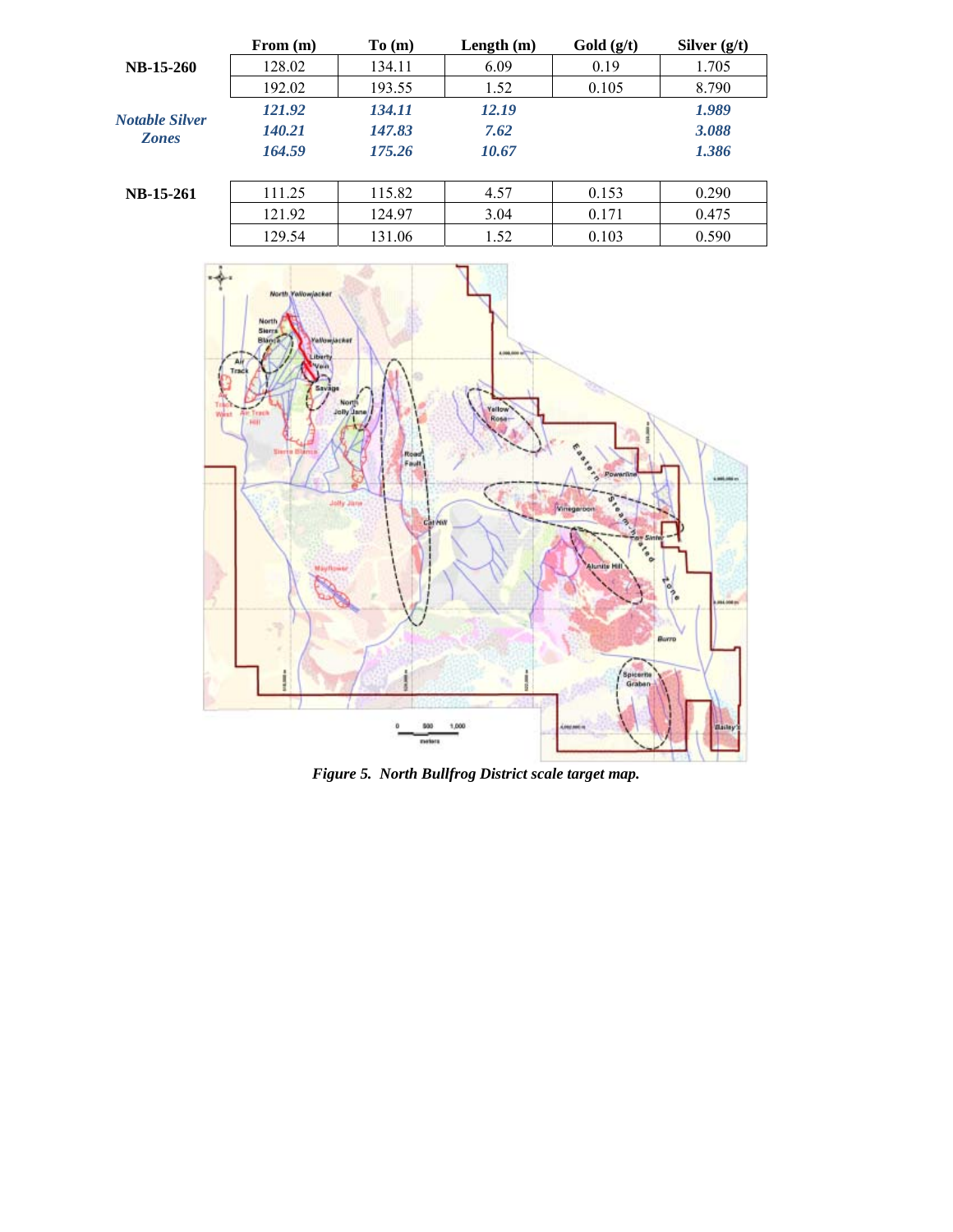

*Figure 6. East Bullfrog area gridded gold in soil map with hotter colors representing higher gold values.* 

## **Qualified Person and Quality Control/Quality Assurance**

Jeffrey A. Pontius (CPG 11044), a qualified person as defined by National Instrument 43-101, has supervised the preparation of the scientific and technical information that forms the basis for the NBP disclosure in this Quarterly Report on Form 10-Q (other than the NBP resource estimate) and has approved the disclosure in this Quarterly Report on Form 10-Q related thereto. Mr. Pontius is not independent of the Company, as he is the CEO and holds common shares and incentive stock options.

The exploration program at the NBP was designed and supervised by Mark Reischman, Nevada Exploration Manager, who are responsible for all aspects of the work, including the quality control/quality assurance program. On-site personnel at the project log and track all samples prior to sealing and shipping. All sample shipments are sealed and shipped to ALS Minerals in Reno, Nevada, for preparation and then on to ALS Minerals in Reno, Nevada, or Vancouver, B.C., for assay. McClelland Laboratories Inc. prepared composites from duplicated RC sample splits collected during drilling. Bulk samples were sealed on site and delivered to McClelland Laboratories Inc. by ALS Minerals or Corvus personnel. All metallurgical testing reported here was conducted or managed by McClelland Laboratories Inc.

Carl Brechtel (Colorado PE 23212 and Nevada PE 8744), a qualified person as defined by National Instrument 43-101, has supervised the NBP metallurgical testing program and has approved the disclosure in this Quarterly Report on Form 10-Q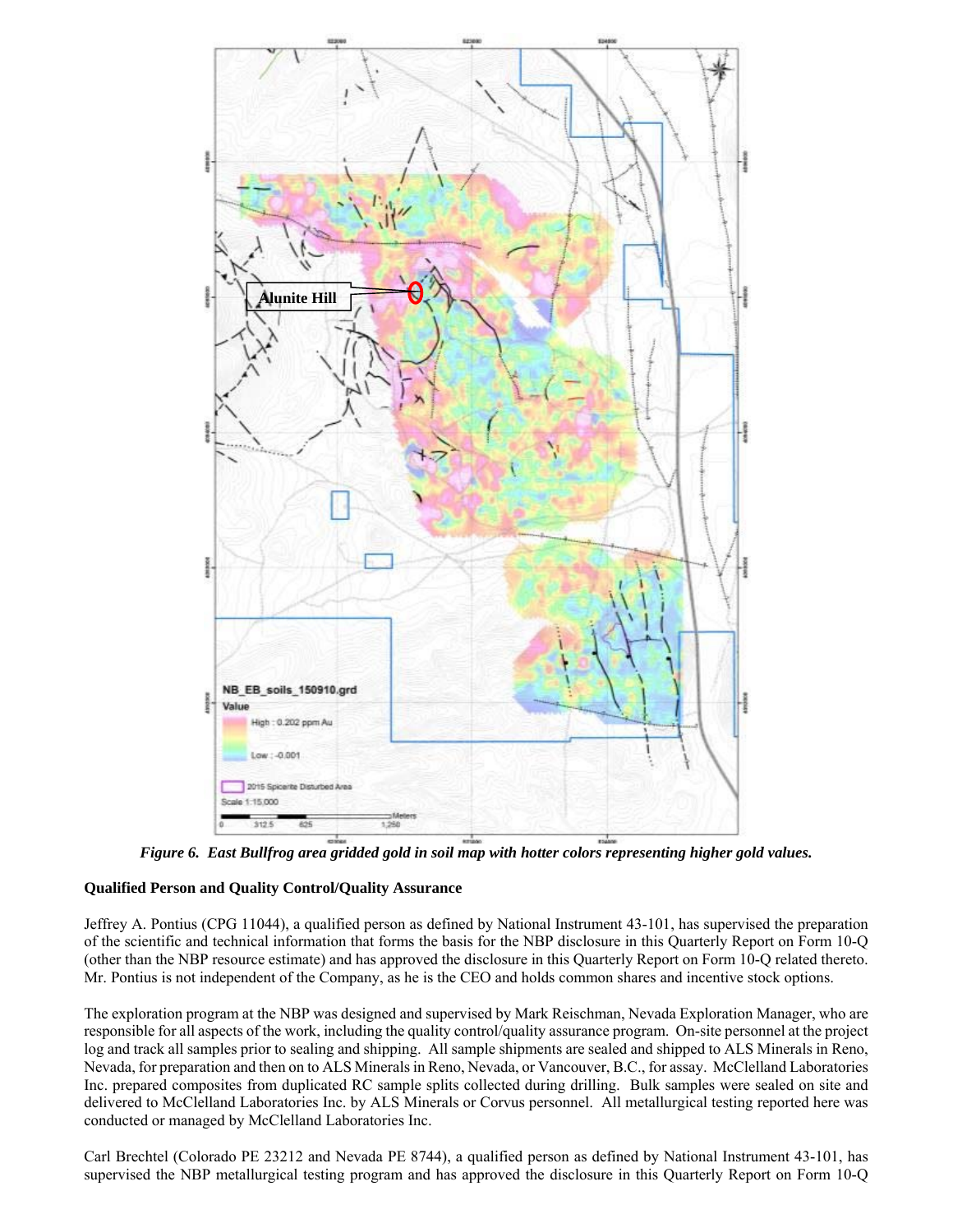related thereto. Mr. Brechtel is not independent of the Company, as he is the Chief Operating Officer and holds common shares and incentive stock options.

Mr. Scott E. Wilson, SME, President of Metal Mining Consultants Inc., is an independent consulting geologist specializing in mineral reserve and resource calculation reporting, mining project analysis and due diligence evaluations. He is acting as the Qualified Person, as defined in NI 43-101, for the Technical Report (other than the potions for which other QP's are responsible, as noted below), and specifically for the Mineral Resource Estimate (other than the estimate of the NBP mineralization inventory) and has approved the disclosure in this Quarterly Report on Form 10-Q related thereto. Mr. Wilson has over 23 years' experience in surface mining and is a Registered Member of the Society of Mining, Metallurgy and Exploration. Mr. Wilson and Metal Mining Consultants, Inc. are independent of the Company under NI 43-101.

Mr. Stephen Batman, Principal Engineer at SBB Mining Solution LLC, is an independent consulting mining engineer specializing in mine design, production scheduling, pit optimization and equipment specification. He acted as the Qualified Person, as defined in NI 43-101, for the mining methods section of the Technical Report and has approved the disclosure in this Quarterly Report on Form 10-Q related thereto. Mr. Batman has over 29 years of experience in the mining industry and is a Registered Member (#181580RM) of the Society for Mining, Metallurgy and Exploration, Inc. Mr. Batman and SBB Mining Solution LLC are independent of the Company under NI 43-101.

Mr. Herbert Osborne, SME, a consulting metallurgist, has acted as the Qualified Person, as defined by NI 43-101, for evaluation of the metallurgical testing data contained in the Technical Report and has approved the disclosure in this Quarterly Report on Form 10-Q related thereto. He has over 50 years of experience in mineral process design and operations. He is a registered Member of the Society of Mining, Metallurgy and Exploration (SME Member No. 2430050 RM). Mr. Osborne is independent of the Company under NI 43-101.

Mr. William J. Pennstrom, Jr., a consulting process engineer and President of Pennstrom Consulting Inc., has acted as the Qualified Person, as defined by NI 43-101, for process operating cost estimation, project capital cost estimation and evaluation of the financial performance for the PEA and has approved the disclosure in this Quarterly Report on From 10-Q related thereto. He has over 30 years of experience in mineral process design and operation, and has been an independent process and metallurgical consultant for the mining industry for the last thirteen years. He is a Registered Member of the Society of Mining, Metallurgy and Exploration (#2503900RM). Mr. Pennstrom and Pennstrom Consulting Inc. are both independent of the Company under NI 43-101.

ALS Minerals' quality system complies with the requirements for the International Standards ISO 9001:2000 and ISO 17025:1999. Analytical accuracy and precision are monitored by the analysis of reagent blanks, reference material and replicate samples. Quality control is further assured by the use of international and in-house standards. Finally, representative blind duplicate samples are forwarded to ALS Minerals and an ISO compliant third party laboratory for additional quality control.

## **Results of Operations**

## **Three months ended August 31, 2015 Compared to Three months ended August 31, 2014**

For the three months ended August 31, 2015, the Company had a net loss of \$1,821,292 compared to a net loss of \$2,627,018 in the comparative period of the prior year. Included in net loss was \$294,881 (2014 - \$456,481) in stock-based compensation charges which is a result of previously granted stock options which vested during the period. The decrease in loss of \$805,726 in the three month period of the current year was due to a combination of factors discussed below.

The primary factor for the decrease in the net loss was the exploration expenditures of \$790,059 incurred in the current period compared to \$1,489,088 in the comparative period of the prior year. The exploration activities of the Company decreased mainly due to less funding being available in the current period compared with the comparative period of the prior year and a decrease in stock-based compensation charges of \$5,455 in the current period compared to \$16,431 in the prior period.

Consulting fees increased to \$192,393 (2014 - \$168,826) mainly due to increased stock-based compensation charges of \$131,643 during the current period compared to \$123,826 in the comparative period of the prior year with an increase in consulting fees of \$15,750 mainly due to increase in directors' fees.

Insurance expenses increased to \$31,060 (2014 - \$11,462) mainly due to increased insurance coverage incurred during the current period as a result of the increase in Company's directors and officers liability insurance premium due to the Company's registration of its securities in the United States.

Investor relations expenses decreased to \$164,774 (2014- \$184,524) due to decreased stock-based compensation charges of \$38,901 during the current period compared to \$71,219 in the comparative period of the prior year. This decrease was offset by an increase of \$12,568 in investor relations-related travel, and advertising and marketing during the current period as part of the Company's efforts to secure additional financing.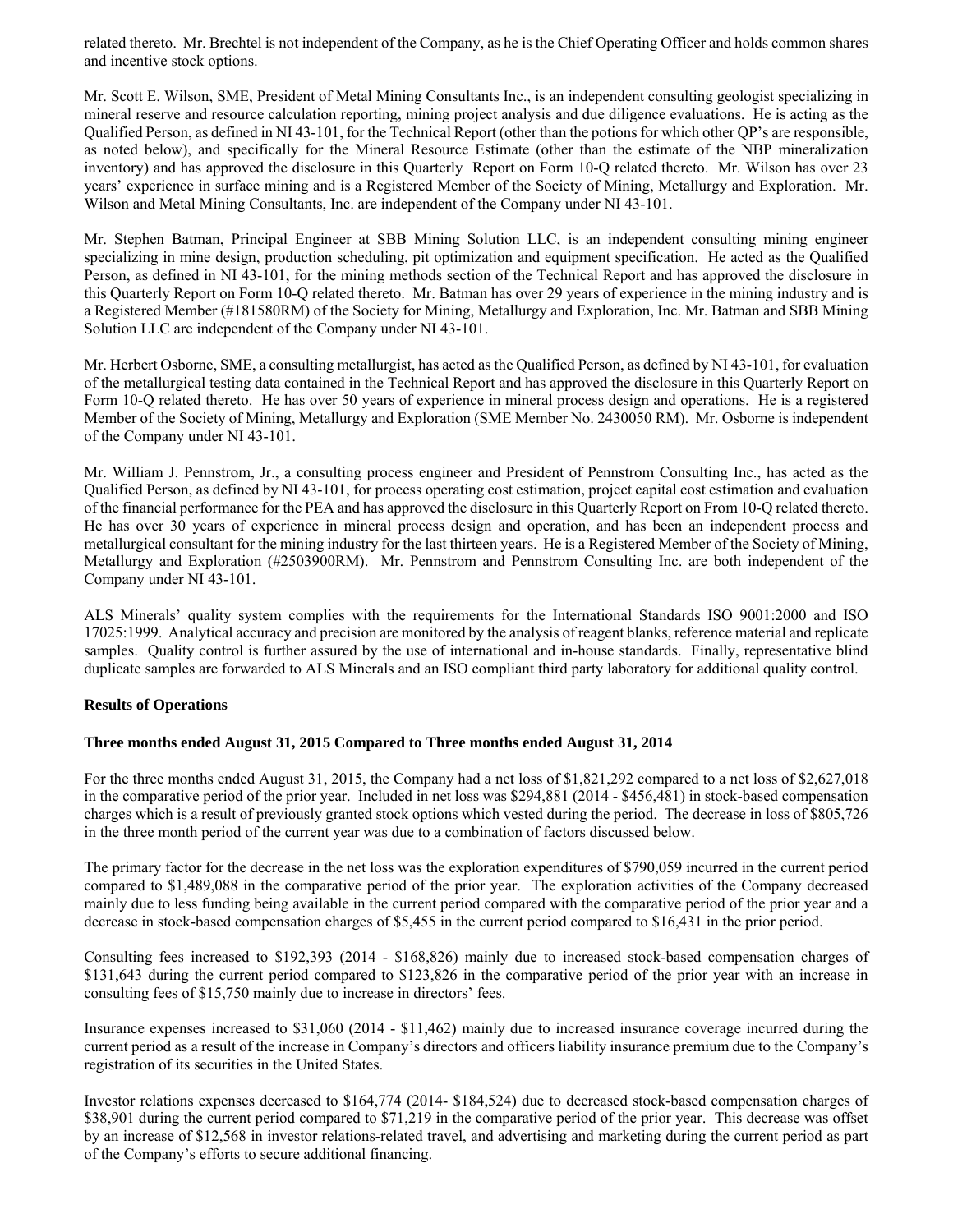Professional fees decreased to \$70,482 (2014 - \$114,489) due to decreased stock-based compensation charges of \$8,237 during the current prior compared to \$18,777 in the comparative period of the prior year and a decrease of \$33,467 in legal and accounting fees in the current period compared to the comparative period of the prior year. Regulatory expenses decreased to \$26,981 (2014 - \$55,157) due to more filing and listing fees incurred in the comparative period of the prior year. These expenses decreased as a result of the Company's registration of its securities in the United States in the comparative period of the prior year.

Wages and benefits increased to \$579,010 (2014 - \$447,970). While stock-based compensation charges of \$110,645 during the prior year was less than the \$226,228 in the comparative period of the prior year. This decrease was offset by an increase of \$246,623 in wages and benefits in the current period mainly as a result of adjustment in wages of several senior executive officers and the severance pay to the former President.

Other expense categories that reflected only moderate change period over period were administration expenses of \$2,775 (2014 - \$3,015), depreciation expenses of \$6,300 (2014 - \$6,115), office expenses of \$38,622 (2014 - \$35,343), rent expenses of \$26,300 (2014 – \$23,121) and travel expenses of \$17,675 (2014 - \$12,244).

Other items amounted to a gain of \$125,139 compared to a loss of \$75,664 in the prior period. There was a gain on sale of the Company's interest in the West Pogo property of \$25,728 in the current period compared to \$nil in the comparative period of the prior year, and an unrealized loss on marketable securities of \$nil in the current period compared to \$38,977 in the comparative period of the prior period. There was an increase in foreign exchange to a gain of \$93,846 (2014 – loss of \$38,457), which is the result of factors outside of the Company's control and an increase in interest income of \$5,565 (2014 - \$1,770) as a result of more investment in cashable GIC's during the current period.

## **Liquidity and Capital Resources**

The Company has no revenue generating operations from which it can internally generate funds. To date, the Company's ongoing operations have been financed by the sale of its equity securities by way of public offerings, private placements and the exercise of incentive stock options and share purchase warrants. The Company believes that it will be able to secure additional private placements and public financings in the future, although it cannot predict the size or pricing of any such financings. In addition, the Company can raise funds through the sale of interests in its mineral properties, although current market conditions have substantially reduced the number of potential buyers/acquirers of any such interest(s). This situation is unlikely to change until such time as the Company can develop a bankable feasibility study on one of its projects. When acquiring an interest in mineral properties through purchase or option, the Company will sometimes issue common shares to the vendor or optionee of the property as partial or full consideration for the property interest in order to conserve its cash.

The Company reported cash and cash equivalents of \$3,637,665 as at August 31, 2015 compared to \$5,159,962 as at May 31, 2015. The change in cash position was the net result of \$25,728 received from sale of exploration and evaluation costs and \$1,708,175 used for operating activities during the three months ended August 31, 2015.

As at August 31, 2015, the Company had working capital of \$3,245,853 compared to working capital of \$4,716,940 as at May 31, 2015. The Company expects that it will operate at a loss for the foreseeable future and believes the current cash and cash equivalents will be sufficient for it to maintain its currently held properties, and fund its currently anticipated general and administrative costs until December 31, 2015. Following December 31, 2015, the Company will need to scale back anticipated activities and costs or raise additional financing to fund operations through the year ending May 31, 2016. The Company's current anticipated operating expenses are \$2,978,930 until December 31, 2015 and \$4,787,850 until August 31, 2016. The Company's anticipated monthly burn rate averages approximately \$745,000 for September to December 2015, where approximately \$313,000 is for administrative purposes and approximately \$432,000 is for planned exploration expenditures related to the completion of the ongoing Phase II exploration program at the NBP. From September 2015 to August 2016, the Company's anticipated monthly burn rate averages approximately \$399,000, of which \$230,000 is for administrative purposes and approximately \$169,000 is for planned exploration expenditures related to the ongoing Phase II exploration program at the NBP. The Company anticipates that it will pursue additional public or private equity financings at the beginning of 2016 to raise additional funds for additional exploration at the NBP for the 2016 calendar year. In any event, the Company will be required to raise additional funds, again through public or private equity financings, prior to the end of October 2016 in order to continue in business. Should such financing not be available in that time-frame, the Company will be required to reduce its activities and will not be able to carry out all of its presently planned exploration and development activities at the NBP on its currently anticipated scheduling.

The Company currently has no further funding commitments or arrangements for additional financing at this time (other than the potential exercise of incentive stock options) and there is no assurance that the Company will be able to obtain additional financing on acceptable terms, if at all. There is significant uncertainty that the Company will be able to secure any additional financing in the current equity markets. The quantity of funds to be raised and the terms of any proposed equity financing that may be undertaken will be negotiated by management as opportunities to raise funds arise.

The Company has no exposure to any asset-backed commercial paper. Other than cash held by its subsidiaries for their immediate operating needs in Alaska and Nevada, all of the Company's cash reserves are on deposit with a major Canadian